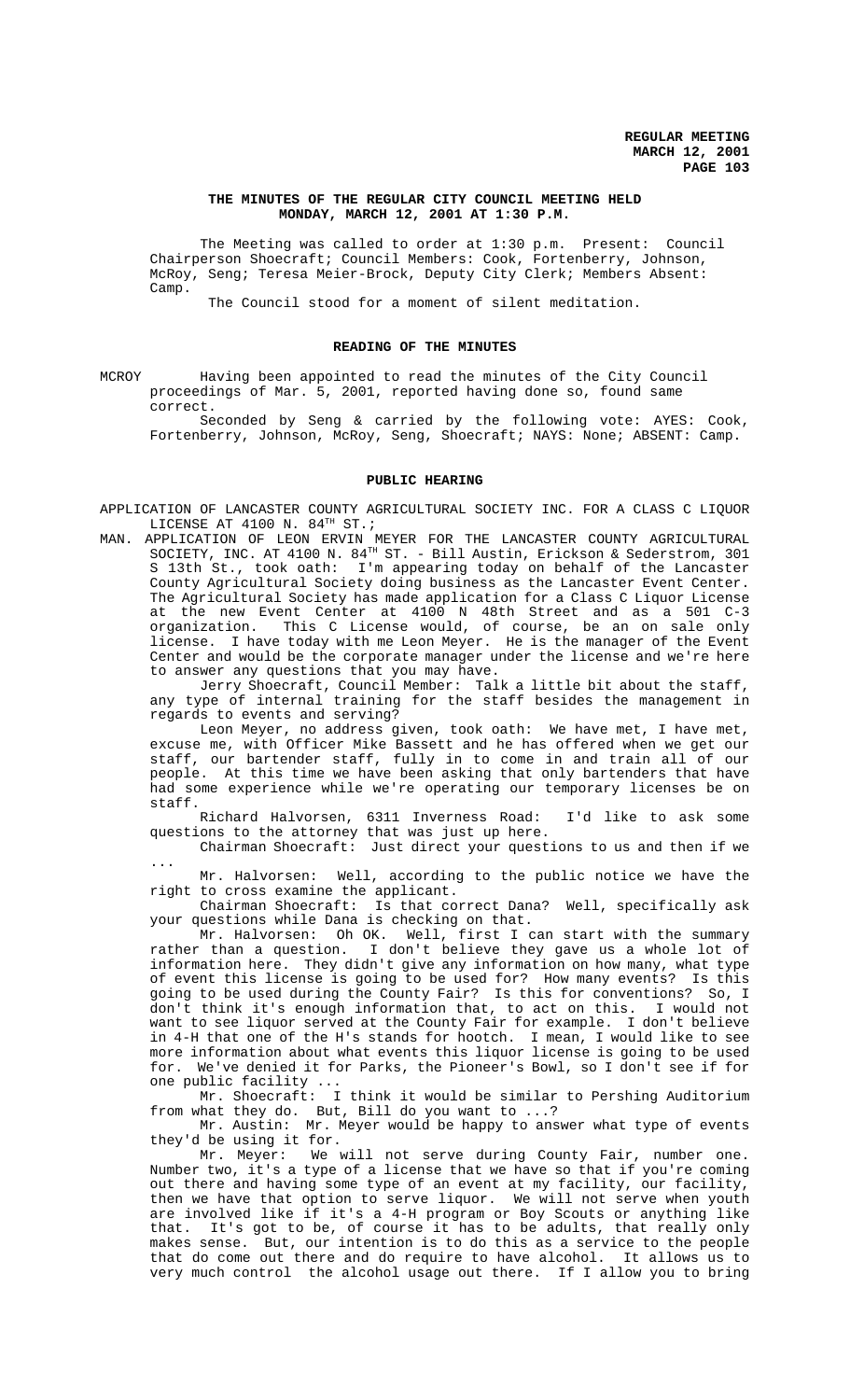your own in then I have no way to control it. If I am selling it, then between myself and my trained bartenders we can control how much is drank and it makes us just feel a whole lot better about the matter.

Mr. Halvorsen: Another question, the membership of Lancaster Agricultural Society is made up of what every tax paying adult in the County of Lancaster I believe?

Mr. Meyer: Uh, yes sir.

Mr. Halvorsen: So, that means every, every adult is technically a member of this or owner of this bar. There might be some people in this community due to moral or religious reasons that don't want to have any part of being the ownership of a bar.

Mr. Meyer: I wouldn't disagree with that statement.

Jeff Fortenberry, Council Member: If I could summarize what I think your intent is, you want the ability to have this for sale at special events that would require it or request it. It would not be an on going sale of alcohol at the facility at all times.

Mr. Meyer: That's true.

Mr. Halvorsen: Then we wouldn't have any advance notice? Like say Special Designated Licenses there wouldn't be any ....?

Mr. Meyer: No.

Mr. Halvorsen: OK. Alright.

This matter was taken under advisement.

APPLICATION OF SPEAKEASY, INC. DBA SPEAKEASY FOR A CLASS C LIQUOR LICENSE AT 3233  $\frac{1}{2}$  S. 13<sup>TH</sup> ST.;

MAN. APPLICATION OF BRENT B. SHORE FOR SPEAKEASY INC. DBA SPEAKEASY AT 3233 ½ S. 13<sup>TH</sup> ST. - Brent Shore, 4310 S. 38th St., took oath, & came forward to answer any questions:

Cindy Johnson, Council Member: Brent, you've got an extensive criminal history do you want to talk a little bit about some of the things that have occurred? You've got several minors in possession, DWI's, you had one DWI, disturbing the peace. How do you, how do you feel about managing a liquor license when you've got a history of this yourself? Kind of where you at on this?

Mr. Shore: I'm, this is more of, definitely more of a business venture. A lot of that stuff was, you know, quite a long time ago. You know, it was just kind of a bad time in my life back then. I've done a lot of different things since then.

Ms. Johnson: Thank you.

Mr. Shore: Thank you.

This matter was taken under advisement.

APPLICATION WADSWORTH OLD CHICAGO INC. DBA OLD CHICAGO FOR A CLASS I LIQUOR LICENSE AT 2918 PINE LAKE RD. (SOUTH POINTE PAVILLIONS);

MAN. APPLICATION OF JEFF LYNN DALEY FOR WADWORTH OLD CHICAGO INC. DBA OLD CHICAGO AT 2918 PINE LAKE RD. (SOUTH POINTE PAVILLIONS) - Jeff Daley, 15710 Rolling Ridge Rd., Omaha, NE, took oath & came forward to answer any questions:

Coleen Seng, Council Member: Did I read in there you're doing this now and then there will be someone later who will be coming in for a another application?

Mr. Daley: Right. I'm the Regional Manager for the area.

Mr. Shoecraft: So there will be someone again on site who will have a license?

Mr. Daley: Uh-huh.

Mr. Shoecraft: Do you anticipate when?

Mr. Daley: Anticipate it opening?

Mr. Shoecraft: When yeah?

Mr. Daley: Well, I'd say the end of summer. Late August.

Mr. Shoecraft: End of summer? OK.

This matter was taken under advisement.

AMENDING SECTION 26.19.031 OF THE LINCOLN MUNICIPAL CODE TO ADD LANGUAGE REQUIRING THE NAME & NUMBER OF THE PRELIMINARY PLAT UPON WHICH THE FINAL PLAT IS BASED TO BE SHOWN ON THE FINAL PLAT - Ray Hill, Planning Dept.: Just here to answer any questions.

This matter was taken under advisement.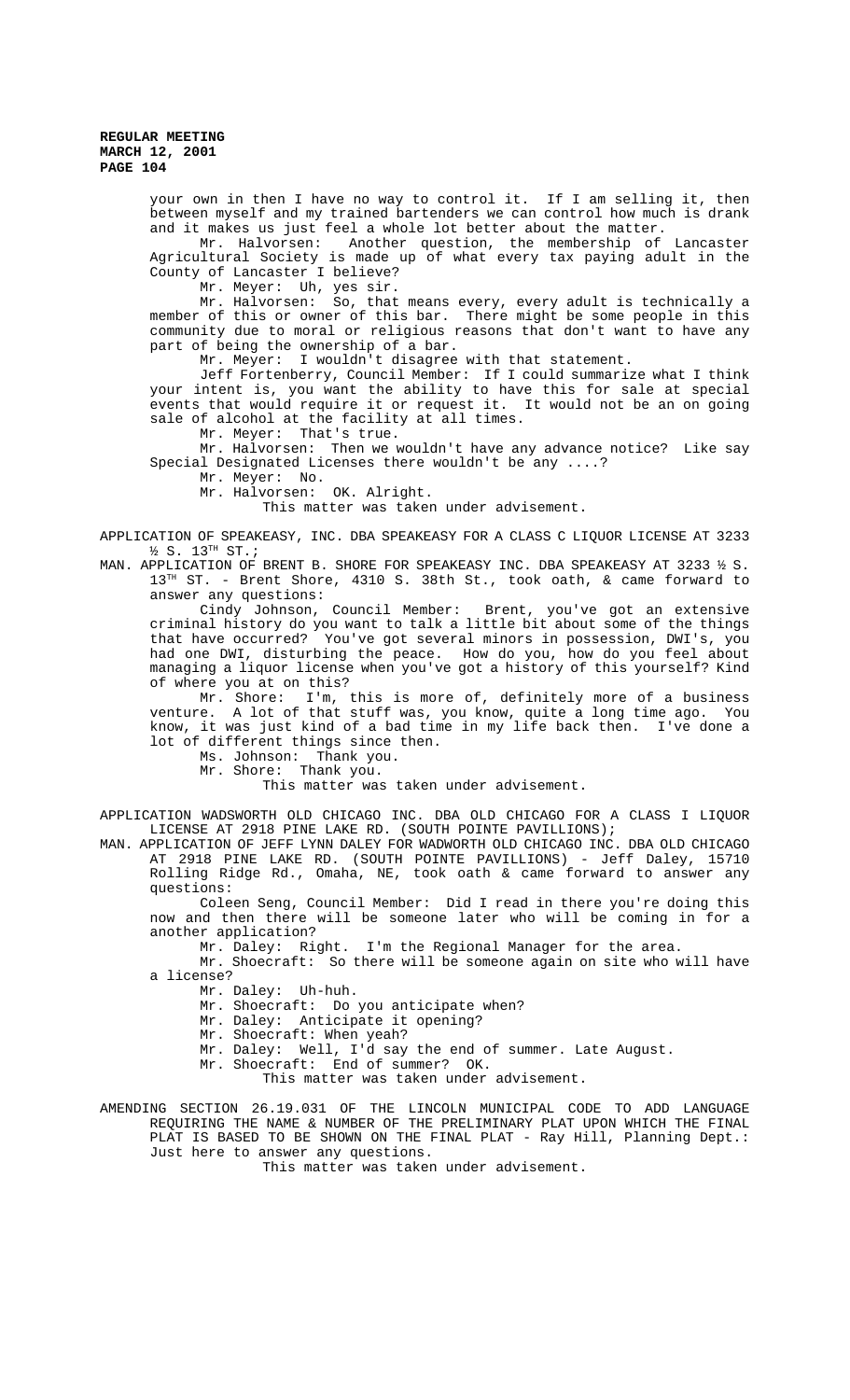APPROVING THE ESTABLISHMENT OF A DECOMMISSIONING FUND TO ALLOW LES TO DESIGNATE & ACCOUNT FOR THE COSTS ASSOCIATED WITH DECOMMISSIONING GENERATION PLANTS

& ELECTRICAL FACILITIES - Keith Brown, Division Manager of Finance & Accounting, Lincoln Electric System: I'd be happy to address any further questions you may have.

Ms. Seng: I think you ought to just say what decommissioning means for the general public.

Mr. Brown: Decommissioning is a requirement of many generating facilities, not only nuclear, but coal fired also. But, because of the cost of decommissioning a nuclear plant and this decommissioning is related to the Cooper Nuclear, we establish a fund that is invested over time so that when the decommissioning actually takes place there are adequate monies to cover all of the expense of dismantling and properly handling all of the potential radio active material.

Danny Walker, 427 E Street: I would like to know if there is a law suit in relationship to this proposal. I think it might be of importance to the City Council before you take action on it. It seems to me like I read that there's a law suit going back and forth from the power plant to LES. Want to run them back up here and see what they say about that?

Mr. Brown: There is. Because an 8th Circuit Court hearing and legal opinion that decommission was not a required part of the contract, only the decommission at the end of the life, Lincoln Electric System has chosen to keep the funds, invest them ourselves versus sending them off to NPPD and having them invest the funds. They filed a lawsuit in Platte County and it is being contested as we believe it does not have standing. But, yes there is minor action regarding that particular action. This matter was taken under advisement.

APPEAL OF HEARTLAND INSURANCE POOL, INC. FROM THE PLANNING COMMISSION DENIAL OF SPECIAL PERMIT 1896 FOR AUTHORITY TO OPERATE A SALVAGE YARD ON PROPERTY GENERALLY LOCATED AT N. 1ST & CHARLESTON STS. - Mark Hunzeker, 530 S. 13th St., Suite B: Appearing on behalf of Heartland Insurance Pool. If I could I may need about 8 minutes if that would be alright. Mr. Chairman, Heartland Insurance Pool is an organization that is a seller of vehicles owned by insurance companies that are acquired by insurance companies after they have been totaled out in an accident, flooded, stolen and recovered or any other way that you can have a vehicle transferred to an insurance company in exchange for full payment. Those vehicles are then<br>consigned to Heartland Insurance Pool. They're stored for approximately consigned to Heartland Insurance Pool. They're stored for approximately two weeks and then sold. The sales that Heartland conducts are for licensed dealers only either automobile dealers or salvage operators. There is no removal of parts or anything like that. No sale of parts that takes place on premises. But we're here for a Special Permit for a salvage yard because the definition in our ordinance of salvage material includes the storage of inoperable vehicles for more than 30 days. And, occasionally we will have vehicles that will be stored here for more than 30 days. So, we are, we are by definition required to get a Salvage Yard Special Permit even though this is not a salvage yard in the ordinary sense of the word. Vehicles are brought into this site, they are lined up in rows with space between vehicles not only for convenience of buyers to look at what they're buying, but also to avoid further damage. These vehicles are to be sold to people who will either rebuild them and resell them or to people who will remove parts and sell them as a salvage yard that you would most ordinarily think of as a salvage yard operator would. So, a Special Permit is required and we are here appealing the denial of the Special Permit by the Planning Commission. The Planning Department has recommended approval. The salvage yard permit itself requires a 100 foot setback from the industrial zoning district line which in this case is at our east property line only because the property which abuts our east property line is the City's impound lot and that's zoned P public use. Anyone else operating the impound lot on a contract basis, for example, would have to have industrial zoning and a salvage permit just like ours. We worked out arrangements with the City to share access with the impound lot to take access to the water line that serves the impound lot. And, we've had generally very good cooperation from both Planning Staff and Public Works Staff as well as the City Finance Dept. in siting this project. We have just a couple of issues that have come up in the context of the Staff recommendations that have caused us some concern. We didn't particularly like the 100 foot setback requirement, but we found it could not be waived because of the P Public Use designation on the City's property. But we would like you, if you would, to refer to the third page of, excuse me, I guess it would be page, the third page of the ordinance Item 2, Roman Numeral small 12 which is a requirement that we not only have no salvage material stored outside buildings within 500 feet of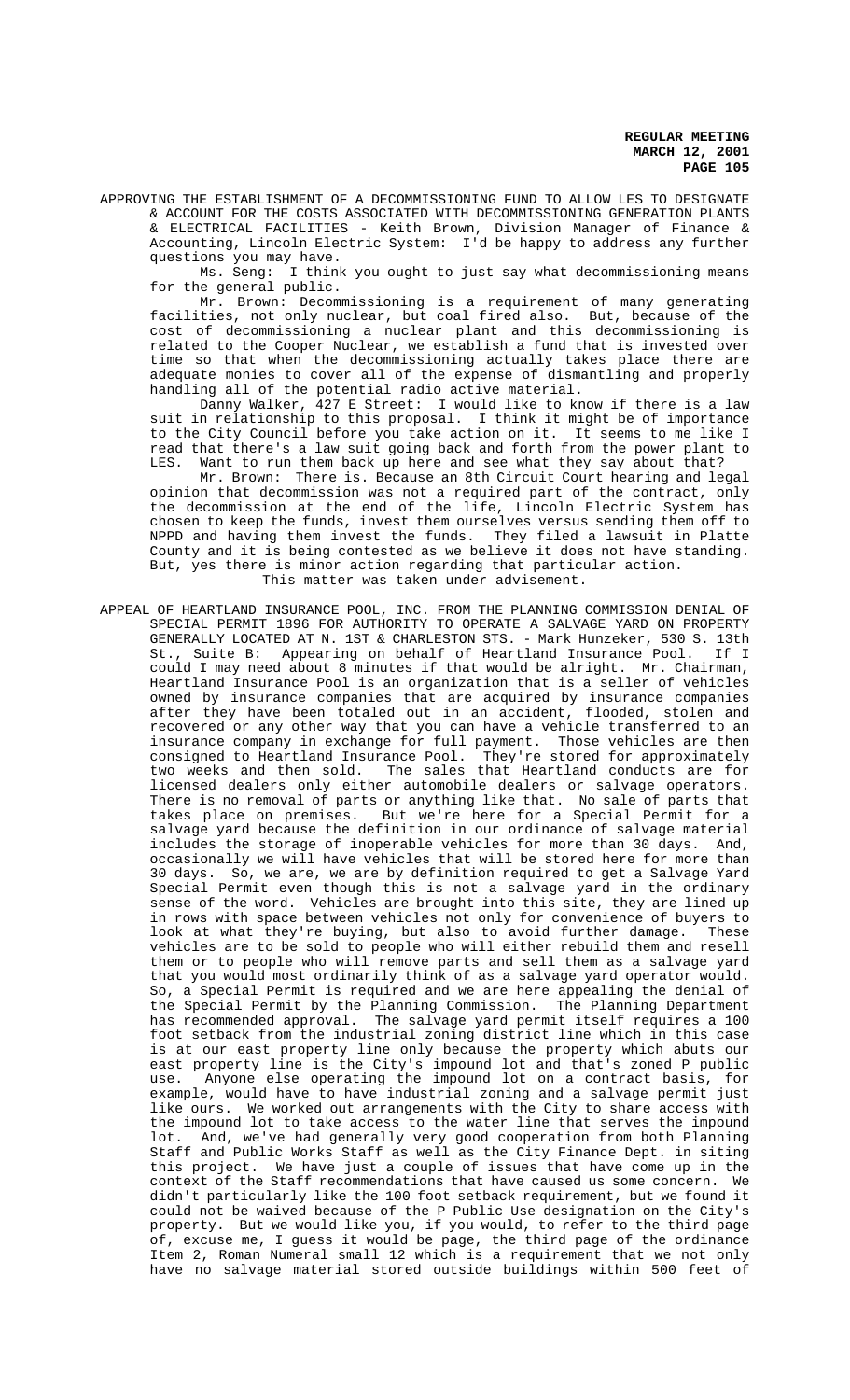Highway 6, but that we also observe a 500 foot setback from Highway 6 as it is to be relocated in the future. I've prepared an amendment of that which I would ask you to consider to eliminate that setback requirement because the entire, virtually the entire City impound lot will be within that 500 foot setback and the relocation of Highway 6 will require, I think, some cooperation between the City and this property owner when it occurs. In addition the handout that I've given you, also, adds some language to Item No. 1 simply to clarify that we are not a disassembly and crushing type facility. That language would simply address a concern that was raised at the planning commission to eliminate the possibility of removal or sale of parts or crushing of vehicles on this site. As you may know this site is in the flood plain. It is on a former City landfill which has some environmental problems associated with it. There are wetlands at the west edge of the site which extend further on to the property to the west. And, there's an earthen cap on the landfill which generally is not to be disturbed. We think this is a good use for this site for those reasons. We think that it is doubtful that there is an alternative use that would enable us to have a reasonable return on an investment for this site that would not involve substantial fill or disturbing the cap in which case the City may need to be involved in dealing with the environmental consequences of that. We think that this is a very good site in that there are very few other places, if any, in Lincoln where you can locate a 10 to 20 acre industrially zoned site that is as far away from residential uses as this site that has as few uses within any reasonable proximity that will be adversely affected in which serve the convenience and necessity of the public such as this. It is important to have this site near the impound lot. Cars that are wrecked in the City of Lincoln are taken to the impound lot. Once the insurance adjustment is made and the check cut to the order and title transferred the insurance company has it transferred to the pool. Having it close by is very important, not only to the economics of that transaction, but also to the possibility that if we are forced to move this operation out of town because the existing site is too small there may be a number of vehicles which simply cannot economically be moved out of the impound lot and they'll be sold at auction by the impound lot to the public as opposed to being sold to dealers or salvage operators. I will just stop there and answer any questions. I'm sure there will be other testimony.

Ms. Seng: Where is this operation now?

Mr. Hunzeker: 2035 Yolande, just off Cornhusker Highway.

Ms. Seng: The area's too small?

Mr. Hunzeker: Yeah, it's on about a 3, 3 ½ to 4 acre site right now and the volume of business that they're doing is simply too great for that site. We need more area.

Ms. Seng: So there'll be no parting?

Mr. Hunzeker: I'm sorry?

Ms. Seng: There'll be no taking of parts?

Mr. Hunzeker: That's correct. This is a, you know, it's basically if you have an accident, your car gets towed into the impound lot, most of the time. As soon as the insurance people confirm that it's a total loss, they give you check for the value of the vehicle, you give them the title, the company consigns the vehicle to Heartland Insurance pool, it's towed to their lot where they line it up and prepare for a sale.

 Mr. Shoecraft: Would this cut down on the potential tow traffic through that neighborhood? I got a call from Mrs. McKnob, 704 Charleston, regarding a separate issue, a sidewalk issue she wants me to help her on, and she said one other thing the number of tow trucks that come through the neighborhood has just been increasing. Would this decrease that?

Mr. Hunzeker: Well, I would think so. I mean, I don't know where the trucks are going as they traverse that neighborhood. Some of them may be going to the impound lot, but certainly in leaving the impound lot they would not be required to get back on a street. If we're able to locate here we can simply go out the exit to the impound lot and into this property and, you know, it's a very, easy, quick trip. Wouldn't even get out on a public street.

Jonathan Cook, Council Member: Well, related question then. Currently what route is taken from the impound lot to the Yolande site? Sun Valley?

Mr. Hunzeker: To be honest I don't know. My guess is they take Sun Valley.

Mr. Cook: To Cornhusker.

Mr. Hunzeker: That would be my guess. I don't know.

Mr. Cook: Do you know what percentage of vehicles that end up in this lot come from the City impound lot versus are towed from elsewhere? Mr. Hunzeker: Did you hear that? 30 to 40%.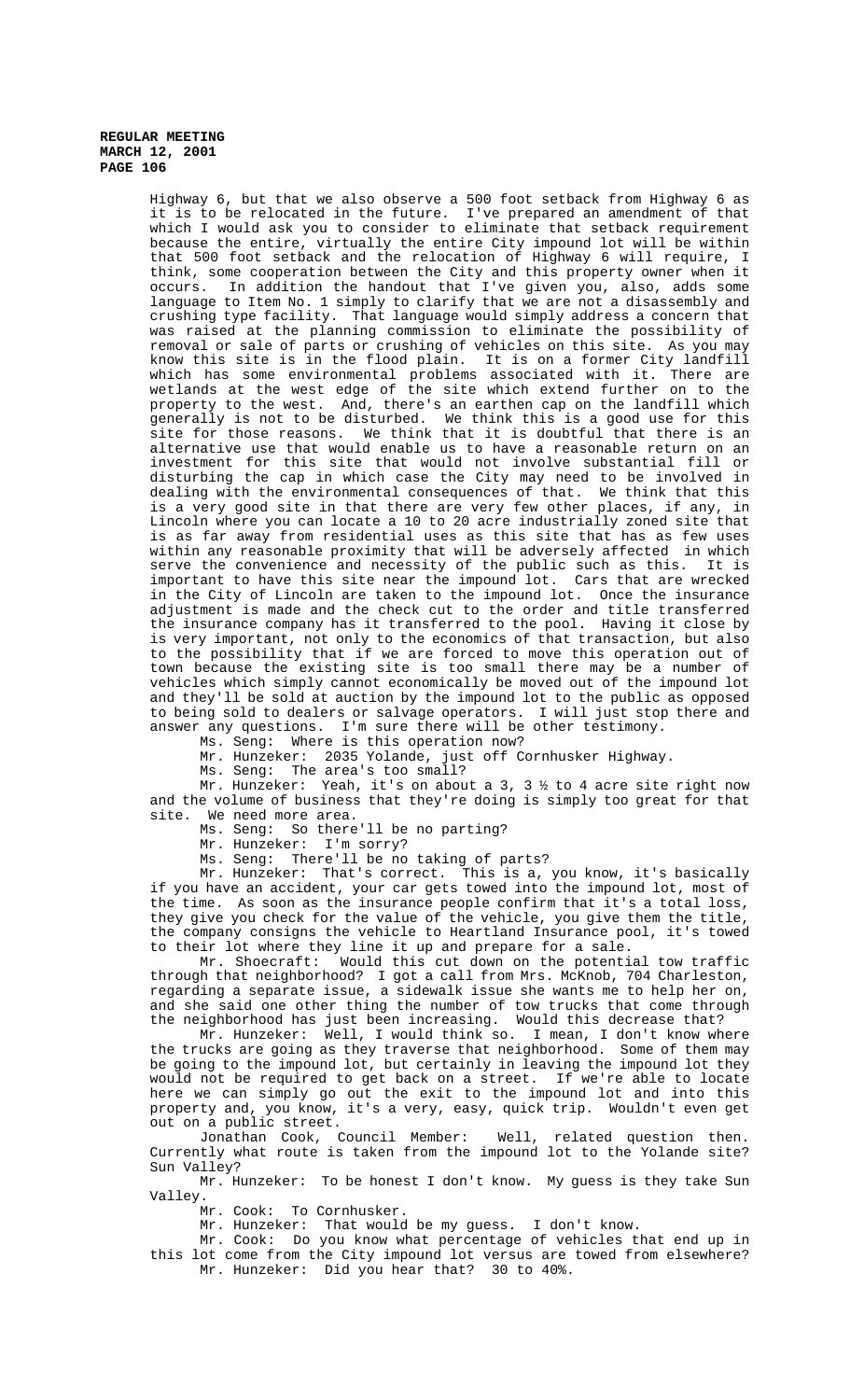Mr. Cook: And, last thing was just a clarification on your amendment. The way you stated it to us sounded different from the way I see it here that you are indicating that you wouldn't be able to put anything, any storage of cars outside of buildings within 500' of the existing or future. This says the future once it's constructed. There is a difference. I mean it will be some years before the construction takes place and in that time the restriction on spacing to the future right-ofway will not be there. You just want to eliminate that restriction altogether so that when it is constructed you still won't have to meet a 500' spacing.

Mr. Hunzeker: That's correct and it's my understanding that that relocation is on a relatively short track. That's what I've been told anyway. I could be wrong about that.

Mr. Fortenberry: The permit covers about 30 acres, is that correct? Mr. Hunzeker: It covers I think 23 acres.

Mr. Fortenberry: 23?

Mr. Hunzeker: 23 1/3.

Mr. Fortenberry: Now, the current auction site has about 3 to 4 acres you said?

Mr. Hunzeker: I think that's right.

Joe Kosiski, Heartland Insurance Pool: There's about 3 to 4 (inaudible) We're asking for 13 right now ...

Mr. Fortenberry: Why don't you come forward.

Mr. Hunzeker: I think the entire site, if you're looking at page 21 of your fact sheet is that what you're looking at?

Mr. Fortenberry: Yes.

Mr. Hunzeker: The entire site is 23 acres. The area that we are intending to utilize right now is about half of that site. The west 10 acres is designated for Phase 2 which is not our, it's not the intention to use that immediately. But, it does provide for expansion there.

Mr. Fortenberry: I think we need some, perhaps this is not a question for you, but for more information on the potential relocation of the roadway. But, talk about the roadway and lighting as well on the site.

Mr. Hunzeker: Well, we are required to screen this and use, I believe, an 8 foot metal fence. Is it six?

Mr. Kosiski: I believe it's 6'.

Mr. Hunzeker: We are required to have it 100% screened from 0 to 6', I believe it is. You know, if it needed to be a little bit taller it could be, but ...

Mr. Fortenberry: What is the City's screen on the City's lot on the west side?

Mr. Hunzeker: That's a good question. I'm not sure there is one. Is there a fence on the west side? There's a 6' fence.

Mr. Fortenberry: It's 6' all the way around.

Mr. Kosiski: They basically match up to the height of the impound lot.

Ms. McRoy: Aren't the City's fence wooden around the tow lot? I think it's a wooden fence.

Mr.Kosiski: We have no problem if that's ... we're, we asked that it could be metal or wood. That's not a problem either way if that's what we have to do.

Mr. Fortenberry: In terms of lighting, is this lit 24 hours or brightly lit? How is that ...?

Mr. Kosiski: Right now our location is not lit at all.

Mr. Fortenberry: Explain to me the mechanics of how a salvage auction works. Is this like a public auction where a group of people comes in and bids on vehicles at set auction times during the week or is it just where your area, is this for storage?

Mr. Hunzeker: Two auctions a month. One every other, excuse me, I guess there would be 26 a year. I guess once every two weeks there's an auction. And, there are probably, there is a group of people who routinely come to those auctions to bid on these salvage vehicles. Some of them are dealers who buy cars to be rebuilt and sold with salvage titles. Others are dealers who, I suppose, depending on what the

inventory is if they are theft recoveries or what vehicles, those types of things possibly some used car dealers would simply buy those outright. The rest are salvage operators who take those vehicles, remove the usable parts, crush the rest of it and sell it to recycling firms.

Mr. Fortenberry: I guess I'm just trying to get an idea, again, of the size of the crowd that would be at that. Is it dozens of people or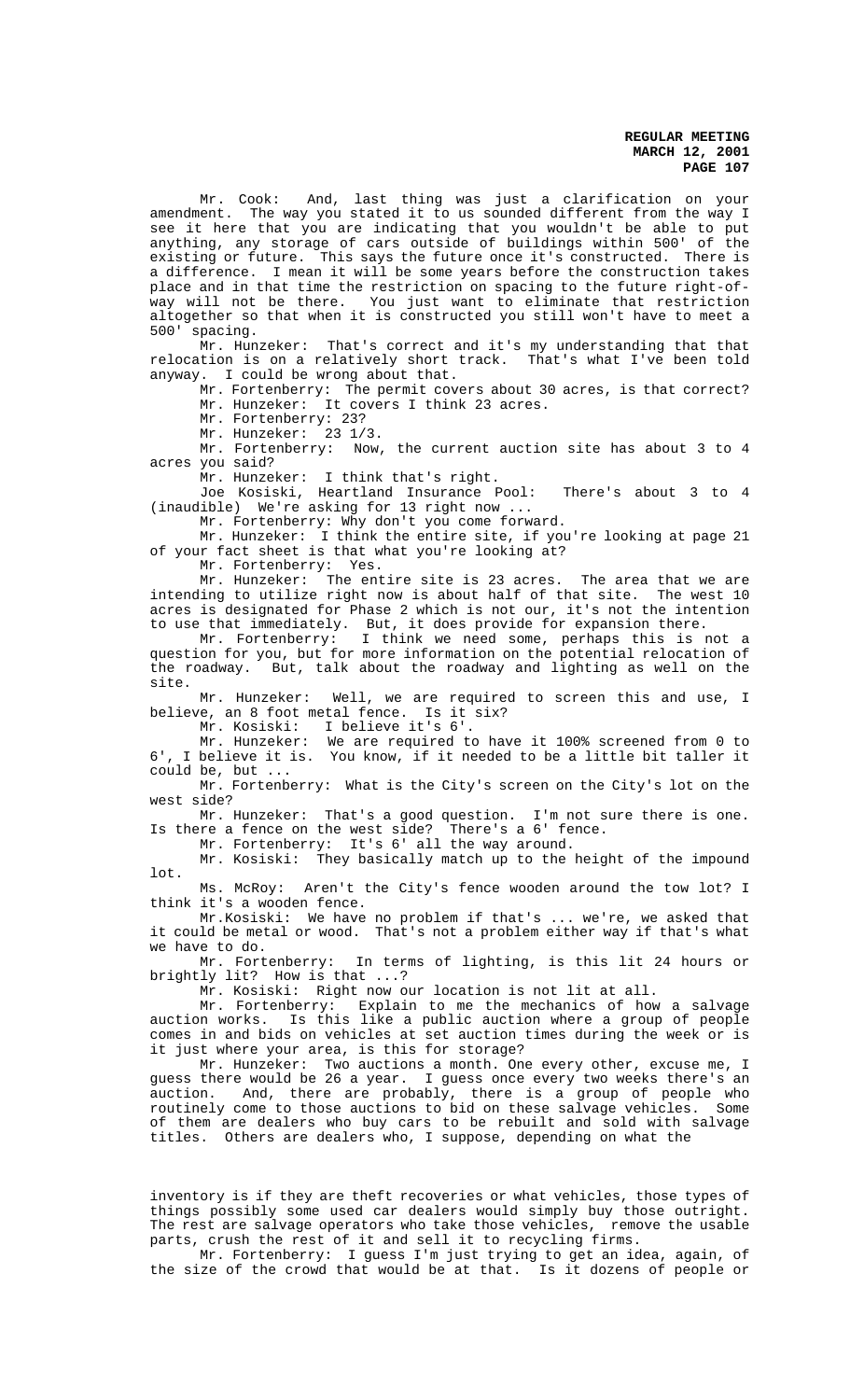hundreds of people?

Mr. Kosiski: There's probably somewhere around 80 buyers. 80 to maybe as many as 100 would probably be at our biggest buyer sale.

Mr. Fortenberry: Is there a parking lot in the front or on the north side here? Is that what I'm looking at?

Mr. Hunzeker: If you look at page 21, basically, we've got this area divided into three fenced off areas. And, as I understand it, the plan would be to simply rotate where vehicles are brought in and where they're then sold. So you'd have one area that is being filled with inventory during the week while in another area there was preparation<br>ongoing for the sale. The third would be available for parking for The third would be available for parking for bidders.

Mr. Fortenberry: All within this Phase I, Parcel A where it's (inaudible).

Mr. Hunzeker: That's correct.

Mr. Fortenberry: Yes. It is not lit you said?

Mr. Kosiski: It's not lit, no. All of our sales start at 10:00 in the morning and they're pretty well done by, I mean, we have regular open hours at 8:00 to 5:30 so ...

Mr. Fortenberry: Thank you.

Mr. Hunzeker: Thanks.

Ms. Seng: Can I have a copy of that amendment?

Mr. Hunzeker: Oh, sure.

Ms. Seng: Mark, we had some discussions earlier today when we were talking about this, about whether is was possible to build something on this property and I, we were a little confused as to which piece of property one could build on. And, then there was some talk about some apartments or housing of some sort, student housing or something like that. Now, is it possible to build like a huge apartment structure on this property.

Mr. Hunzeker: Well, the apartment proposal that is apparently under consideration, or at least one that was previously, and as I understand it there is another entity now interested in doing something is on the property to the west of this site. If you look at this west boundary of our Special Permit and follow that line up to Charleston there is a property line that runs all the way to Charleston. The property that's being discussed for residential is to the west is the BMX track, I believe. I don't think it shows up here.

Ms. Seng: Where is it on the dark map?

Mr. Hunzeker: It would be right in this area.

Mr. Shoecraft: Just as a reminder, if you're going to talk away from the mike use the hand held mike. Could anybody who's thinking down the line that they want to build student housing in this area would obviously have to, as testimony states, have to manipulate this site even more so than what, than any other type of use?<br>Mr. Hunzeker: Well, let's put it this w

Well, let's put it this way, right now it is zoned Industrial. It would have to be rezoned for some form, some sort of residential use. It is, I hesitate to give you an exact number, but it is more than three feet below flood elevation so there would have to be more than three feet below flood elevation so there would have to be a substantial amount of fill placed for each building and probably for some of the parking as well. There are wetlands on that site which would have to be avoided and or filled and mitigated. I did have a client who was interested in doing the same thing, who basically determined that it's not very feasible to do that. That's not to say that somebody might not have a different evaluation of it, but it's quite a bit to do and at least in the configuration that, as I understand, that student housing market to be building in would probably require text amendments as well.

Ms. McRoy: I have a question for Planning Dept. Jason, I know we'd just been talking this morning and recently about putting the flood plain regulations on hold because you want to take a look at that with the business community, do you think that those changes that we might make in the future as far as building in the flood plain will have any impact on industrial sites because we have a lot of industrial zoned areas in the

flood plain currently. While this project doesn't require much fill, you know per se as many of the projects, but what's the likelihood of needing changes down the road that would maybe benefit this piece of land to other uses?

Nicole Fleck-Tooze, Public Works Dept.: I'll try to address that for you. If I understand your question correctly, how would potential future regulations that we've talked about impact this particular site or ...?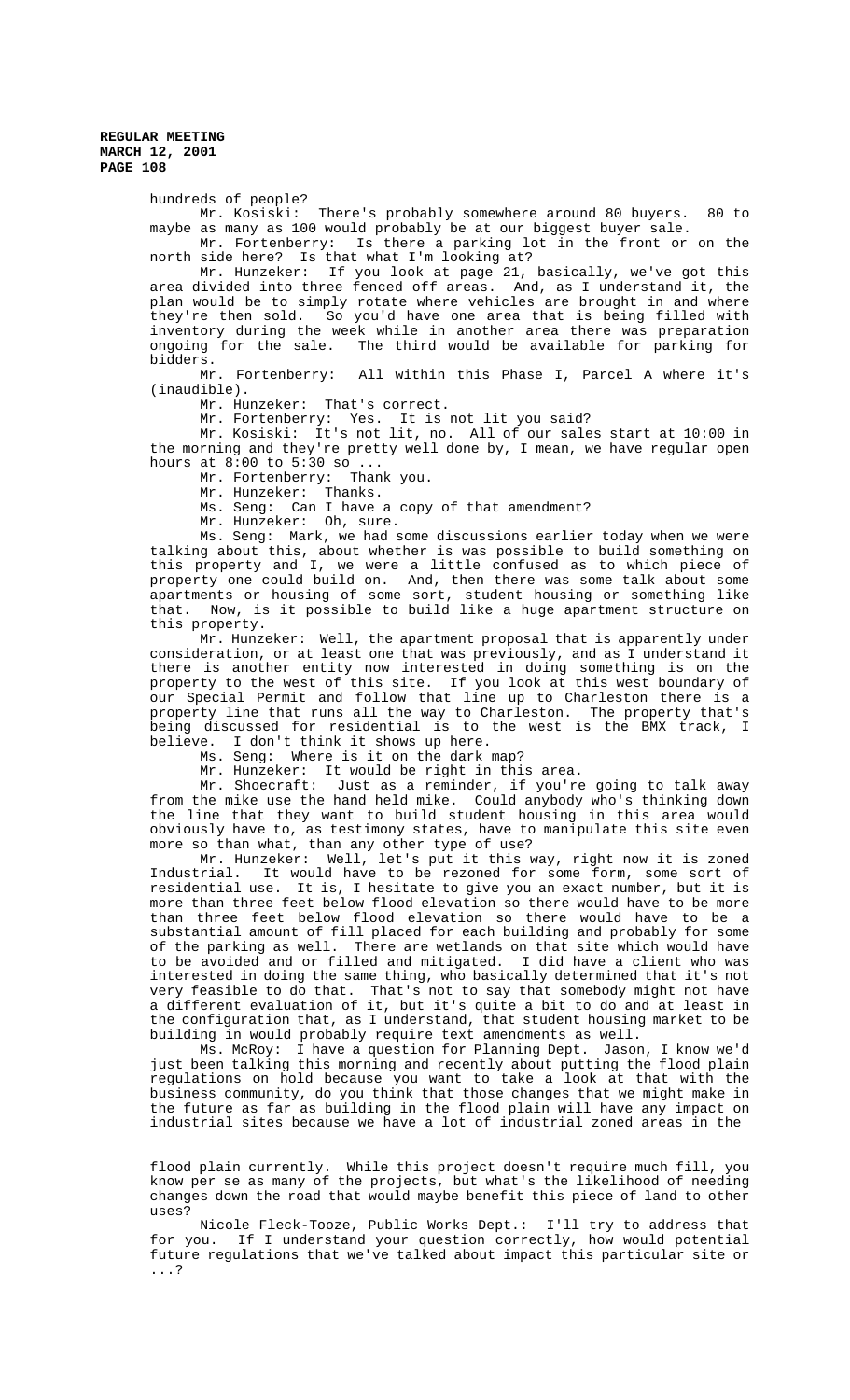Ms. McRoy: For industrial flood plain, industrial zoned land, you know and so, because the uses are limited right now and so what we're going to do down the road with the Task Force and what we'll be talking about, you know, do you think in your opinion those changes may make the use for this a little bit different and then something more viable could come about? I don't want to take my chances today.

Ms. Fleck-Tooze: Sure. This particular development that's proposed with the Insurance Pool, I think because there's a single structure proposed and they're not evaluating technically a no net rise which is something we discussed, but they are compensating for, they're either taking the fill from the site or if that fill is not usable for the foundation of the building we'll excavate a similar amount as I understand it. That's pretty compatible with the type of standards that we've talked about. So, I think it's difficult to say what we might, what we might arrive at down the line. I think the purpose of giving ourselves a little bit more time for discussion is exactly that to talk about all the different alternatives. But, this particular site, I think, starts to try to meet that type of standard.

Ms. McRoy: Do you think with this site, because it does have some contamination, the use for it wouldn't change even down the road if we changed our flood plains for industrial zoning site in of itself. The use could go on here because of the underlying history of it it wouldn't have?

Ms. Fleck-Tooze: Well, I think because they're able to, they don't have to elevate the area that the cars would be stored in. It certainly, from strictly a flood storage perspective, probably, lends itself a little bit more flexible in terms of flood plain looking at those kinds of issues. The bigger question long term of what types of zoning is appropriate for flood plain and where we might look elsewhere for industrial zoning. The broader question is difficult to answer at this type, but we'll have to look at through the next year in the Comprehensive Plan.

Mr. Fortenberry: Nicole, maybe you can help with this since you may have had a hand in the events perhaps this is a question you might be able to answer. When we located the City impound lot we had a lot of discussing about fencing (inaudible) east side of that property line what, I would like to see what was developed there.

Ms. Fleck-Tooze: Vince Mejers from Purchasing is here so he may be able to better address that for you.

Vince Mejer, City County Purchasing Dept.: What was finally developed there was we put the wood fence. We discussed putting trees along the outside of the wood fence, but with the relocation putting trees in now and then having to pull them out five years from now seemed a little waste of dollars. So, we've delayed that until Sun Valley's moved.

Mr. Fortenberry: And, why don't you speak to that issue if that, the relocation of Sun Valley.

Mr. Mejer: The best I know ...

Mr. Fortenberry: Impacts us and potentially this project.

Mr. Mejer: We will, when Sun Valley's moved it's my understanding it's going to take 50 to 75 feet of the east portion of the City's present impound lot. At that point, beings the City had to buy some land anyway,<br>we're looking at going further south. Leave the lot where it is, just we're looking at going further south. pull the fences back.

Scott Opfer, Public Works & Utilities Dept.: I might be able to answer the question on the relocation of Sun Valley. When the tow lot was initially planned to move over to this area it was a tentative concept lining grade for the future Sun Valley. We actually hired Olsson's to come in and give us somewhat of a concept and right now it is just a concept. The State has hired another consulting firm to do a study on where exactly to relocate it. So, that's not defined right now. We did it based on what we felt was, at the time, identified in the Comprehensive Plan a realignment of 1st Street. So, it could very well not follow that alignment when the State ultimately builds it. It could stay on the same alignment for instance, but if it does follow that alignment the tow lot is essentially sitting in what we preserve as a 140' right-of-way for Sun Valley Boulevard. When the roadway would come through on that alignment Vince has agreed to move that tow lot back to that 140' line or 70' from the center line and at that time landscape everything for screening.

Mr. Cook: To follow up on something Mr. Hunzeker said that he felt that the Sun Valley relocation was on sort of a fast tract, what's your opinion as to the time line?

Mr. Opfer: I would agree with that. We show it currently, I think, in our Comp Plan, in the current Comp Plan the 1-20 year. The State shows it, I believe, in there 2007, but I believe are planning to move it forward. Put it on a little faster tract to get it done. A lot having to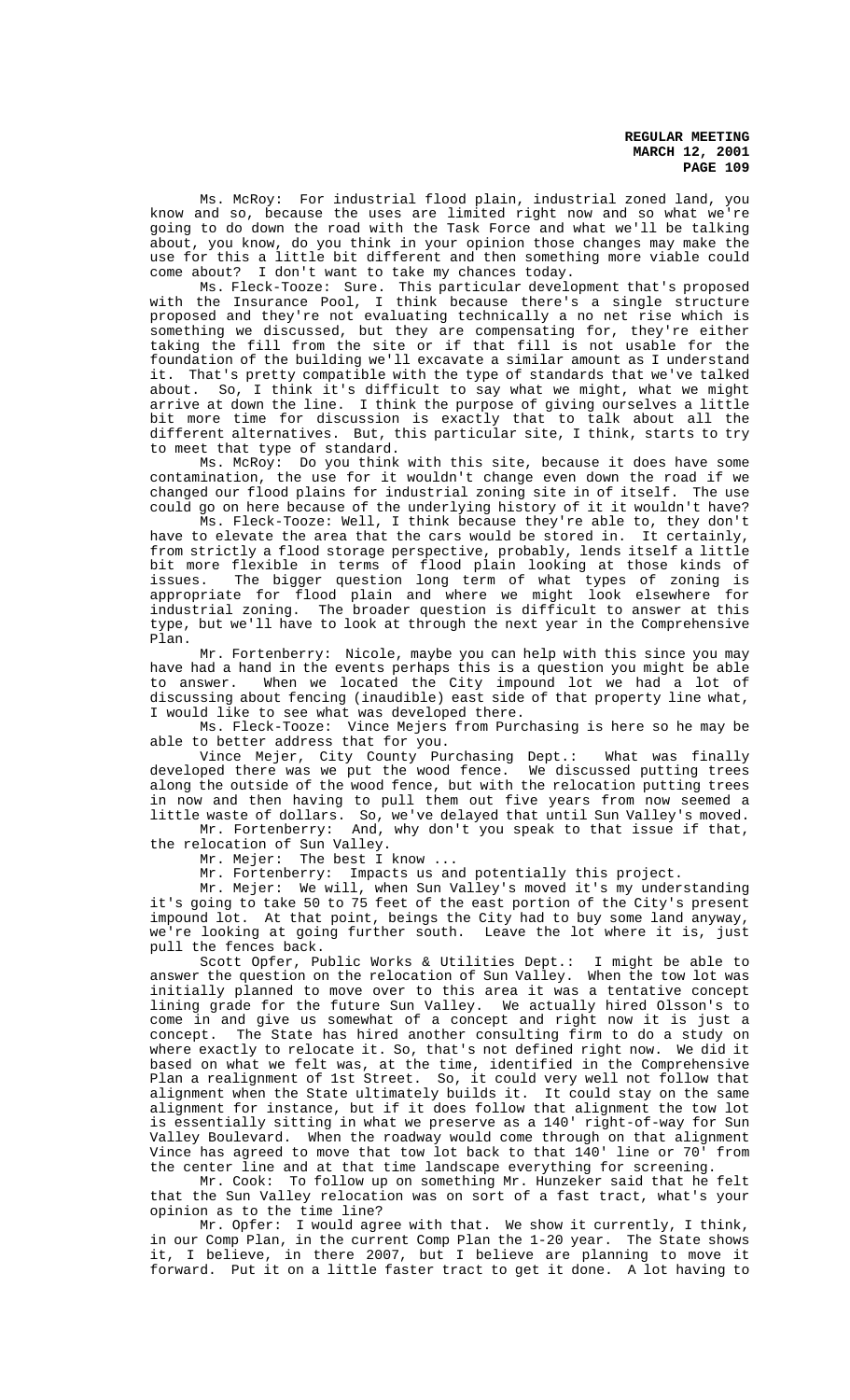do with the baseball and everything going on along there because they anticipate more traffic so ... And then with, also, you've got I-180 and Cornhusker projects starting this summer. I think once that's complete the State will probably push that thing ahead a little bit. A few years anyway.

Mike Grieger, 2645 Van Dorn Street: We presently have a contract in place to sell 20 acres to a company out of Houston, Texas to build student housing. Those people are here right now doing their due diligence. The contract has been signed since December. We're trying to deal with the methane gas and the zero net rise. We are opposed to this not only because it's in our front yard, but it's also because it's in the front yard of the corridor from the west coming to the baseball stadium. You can sit up in the sky boxes or even any general reception area of the Nebraska Football Stadium and you look over and you see the smashed windshields of the City Impound Lot. Mark a smashed car is a smashed car. My son totaled his car. It was towed to Lincoln Land Towing Lot and then Heartland Salvage Pool came and got it. There's another site. Northwest Metals is for sale that already has the permits that he can put those cars on 14 acres. The way I am told, I've got to commend the Planning Commission because they recognized that the redesigning of West O Street, Sun Valley Boulevard, Highway 6 is the traffic flow that they want our guests to come to the baseball stadium, from the west to the east and not through the Russian Bottoms and Charleston. I'm strongly opposed to the through the Russian Bottoms and Charleston. impound lot that we already have. I'm strongly opposed to the pool. It's unsightly. There's no fence in town that's going to cover it when you come over Sun Valley Boulevard or on I-80 from the north to the south to come into Lincoln from two different places you still see the smashed automobiles. I'm not here to bite the city's ankle. The City of Lincoln doesn't even drag all of it's junked cars inside the impound lots. They're laying out there now. The City of Lincoln doesn't even stake down the cars in case of a flood now. And you can't tell me 500 junked cars don't displace water. I don't know what else to say, but I, once again our due diligence team is here. They represent a substantial firm in Houston, Texas that has built student housing sites throughout the country. They like the site. They put up their money and they're here to deal with the City to try to comply to build that site. Thank you.

Mr. Shoecraft: What's the likelihood, Planning, we've been wrestling with that issue about the likelihood of student housing in that it wasn't well received in the past. Is that correct?

Jason Reynolds, Planning Dept.: Student housing on that specific site, there were never any applications brought forward to the Planning Dept. for review, so I can't really comment on how close it was to being accomplished.

Mr. Shoecraft: What type of manipulation would have to occur with that site in order for that even a possibility to happen, Ray?

Ray Hill, Planning Dept.: Well, I think we're premature. That's part of our Comprehensive Plan. We will be reviewing that. At the present time, as was mentioned earlier, it would have to be re-zoned something other than I-1 because I-1 does not permit residential uses. Again, I'm sure that the Comprehensive Plan now shows this area as industrial. We could not find that it's in conformance with the present Comprehensive Plan. So, I think it's, let us go ahead, review it as part of our Comprehensive Plan and then we'll have an answer for you.

Mr. Shoecraft: Will it take re-zoning?

Mr. Grieger: Last year Mark Hunzeker's firm represented us and there is some contamination issues there. Our goal is to take a site, clean it up, and put a useful purpose there, a pretty purpose. Our other choice is to ask the City to come clean it.

Danny Walker, 427 E Street: Hello Mr. Shoecraft. During previous testimony the remark was made there's no tie downs in the City Impound Lot. I can't believe that to be a true statement. City Staff stated to the City Council that they would put tie downs in at that impound lot. Now, who's right and who's wrong, who's lying and who isn't. Now, if any of you City Council members have any doubt about that I do have it in black and white where the agreement was made. So, let's, we'll go on to the new proposed salvage yard, but before we pass onto another subject matter let's see who's lying and who isn't lying on these tie downs, OK? And, if any of you want to doubt it I can trot right home real quickly and get the literature and the paper work that says that there will be tie downs put in that impound lot. Moving on, as far as vehicular traffic decreasing because of the salvage yard in the north bottoms, that's a smoke screen. I don't know how many of you have been around salvage yards, generally speaking there's an increase in traffic. In the fringe area of my neighborhood we've had trouble with transporters. Some very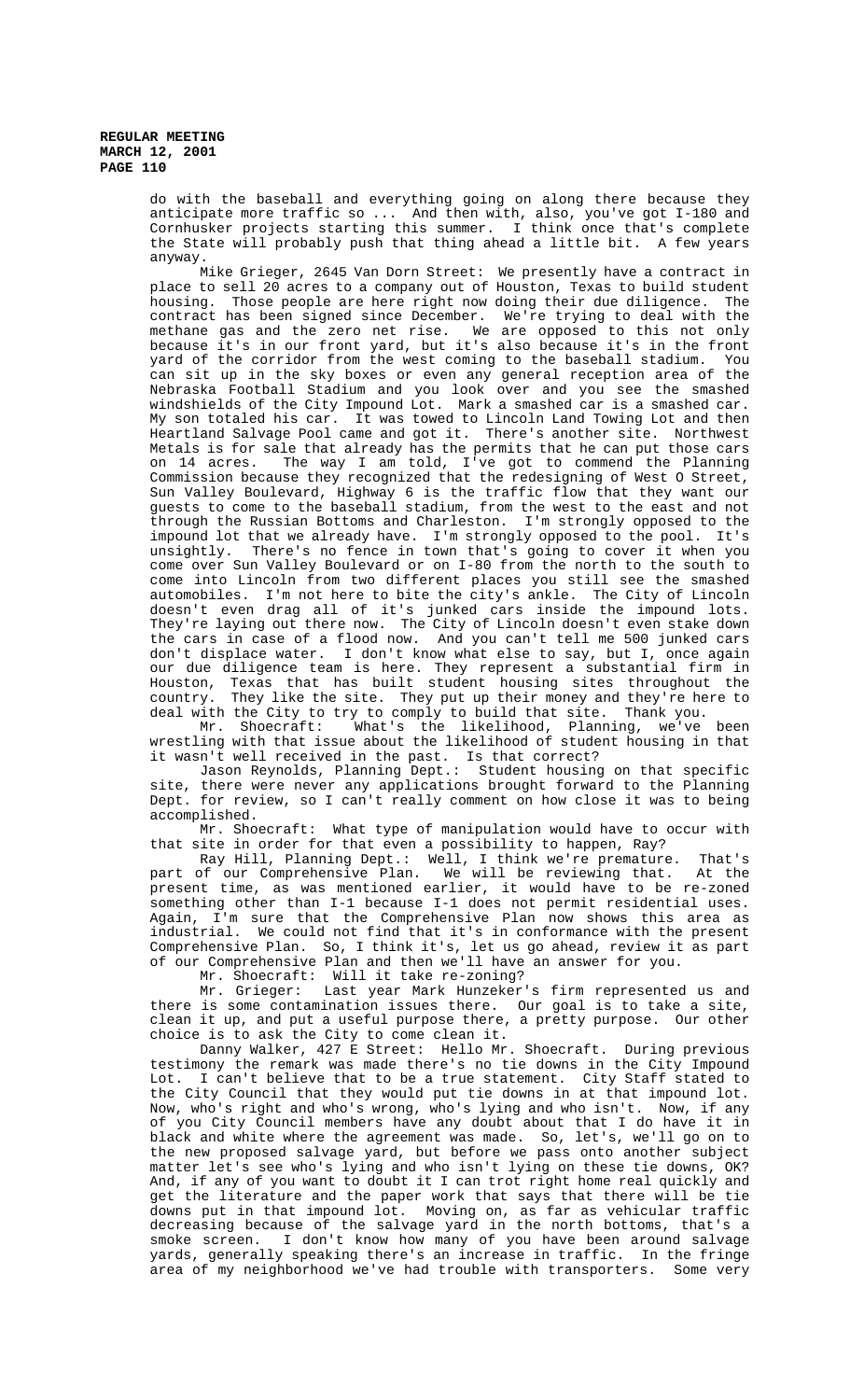large transporters. Some can haul two vehicles, some can haul three vehicles, and some can haul four vehicles. I guarantee you I don't know what their exit plans are going to be from that salvage yard, but if they try going through those north bottom those streets aren't built for vehicles of that size. Secondly, as far as wrecked, crushed, demolished, whatever vehicles that's going to be there, there's going to be leakage. Radiator, transmission, engine blocks, gas tanks, etc, & etc, & etc. Now, how can the Planning Dept. go along with the structure and an establishment such as this in the middle of flood plain when it's against your very own flood plain regulations. I haven't heard anything about tie downs. Whose pot is going to be greased. This is a little too convenient to be coincidental. You know, why do we want to get right next to the City Impound Lot? Come on let's get serious. Next thing, well, we're going to take fill out of the area. Well, Nicole can correct me, I might be wrong, but I would think that would take at least probably a little over 32 inches of fill to get above that one foot. Now, how are they going to get that fill out of that area there when there's a cap on all that contaminant, pollutants that's left there from the old landfill? What are they going to do? Where they going to get it? I think that's a very good question. Like I say I'd like to have some kind of an answer on the tie downs and the impound lots. I think you should give this some very careful, serious consideration. This is no place for a salvage yard. The City lot looks bad enough and I think it should end there. That area looks good. Directly adjacent across the street from this property you've got storage buildings sitting right on top of Oak Creek and I mean on top of Oak Creek. You can't get any closer unless you put the buildings right in the creek. Please, consider this and consider this very closely. Any

questions?<br>Ms. McRoy: Danny, on your second point about the, regarding the direction of tow lots, the trucks going through the neighborhood. I find myself agreeing with you because when we were negotiating in the original tow lot location there we wanted to discourage them from going through that neighborhood and so far, even though it's a City contract, we haven't been able to discourage tow truck drivers that we control under contract from driving through that neighborhood excessively and so I can't, you know, I would have to agree that I can't see a company the City does not have a contract with. You know, will we have any type of control to punish them? How we can stop them from using the residential streets?

Mr. Walker: Well, I think the only way, the only way they could do they could put an air strip in there. Maybe buy some old army surplus cargo planes or something, load their salvage vehicles in there and fly them out.

Ms. McRoy: I agree with your point because we can't control the (inaudible) contract was, so I don't know see how we're going to have much influence with those we don't ...

Mr. Walker: But, look around a little bit. Look at, look at 1st and O and the problems down there on auction days. Look out on North 56th. Vehicles parked illegally. Roadside parking on a major highway is an absolute no, no. There's laws against it, but they do it because of the simple fact they don't have proper room to park out there. It's as simple as that. First street, South 1st Street well we're going to fence. Well, that's fine, yeah the fence looks good, but you go down on South 1st Street there's salvage going on inside that fence. There's salvage going on outside that fence. South 1st was no sooner paved, looking good and then what happens. There they are salvaging outside on the street, loading and loading crushed vehicles.

R.W. White, no address given: I'm the former owner of the property that you're discussing about this afternoon. I'm pretty well known around the City of Lincoln and I'm known as a man of my word. We had a gentleman's agreement with the present owner of this property that he wouldn't do anything as far as development or use of this property for a period of two years from the time of the transaction. That was done last summer of 2000 and the reason we had this gentleman's agreement was that we had been negotiating for the student housing project. We're still negotiating and have things pretty well in some of the final stages right now and we feel that, as have been mentioned before, that the development of a salvage yard would add additional unsightly scene to the surrounding area which would probably have some detrimental effect on this student housing project that we're dealing with in addition to the ball park and all the other things. As I say I'm a man of my word and I hope that the new, the owner of the present property which we sold to him, well his word would be as good as mine. Thank you.

Rich Wiese, 730 Pier 3: We have our business located in Westgate Park of business and industry at 540 West Industrial Lake Dr. The West O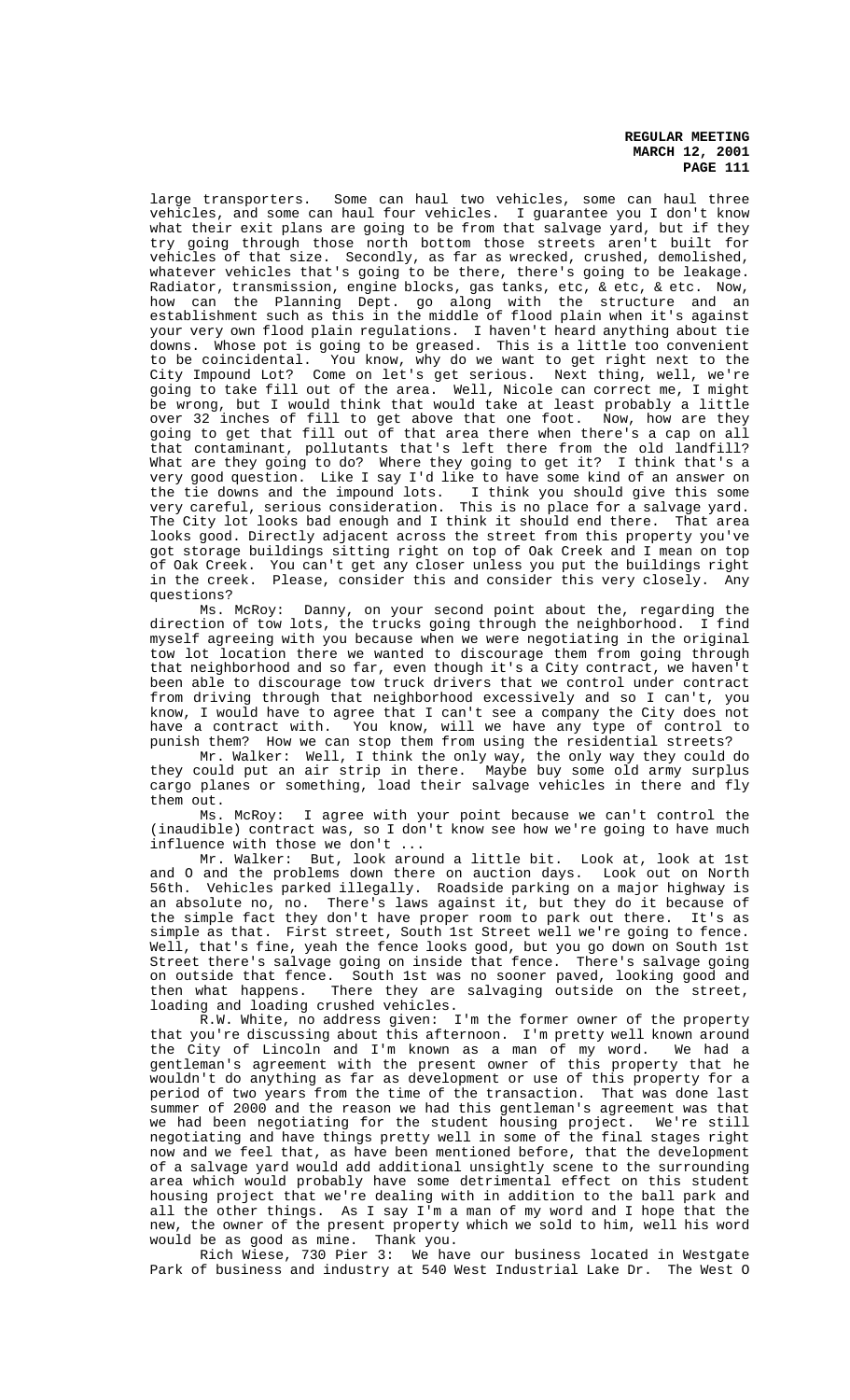Business Assn., which I chair, we are opposed to this, also. We don't feel like that is the right business to put in the particular place over there, because I have visited with Doc White several times and he is trying desperately. There was a company from the southeastern part of the states that's coming up here to build the student housing. That didn't go through, Doc told me because of the methane gas there. The University come along and he was near a contract with them, but they backed out when the amount of methane gas was there. And, it's just not proper to put it there to downgrade. I worked hard, and our association worked hard to get the ball park down in the area. We knew it well before it was ever announced, but that's OK. We promised we'd keep our word. We've been working with the City Council personnel and with you people above all, Annette above all, on West O to get it cleaned up, particularly to make West O appealing as a gateway coming into the City. We also want the Sun Valley Boulevard and the area down that way. This would really distract from what we are intending to do in the western part of the City. This does fall within our jurisdiction of the West O business Assn. We have a letter that came from the present owner of the property and he's a neighbor of mine and he did not know I was going to appear, but nevertheless, he asked me, in our business as a general contractor, if we had excess dirt, clean dirt, to bring it over there. He had 23 acres of ground that he said he had a flood plain permit for from the Corp of Engineers to fill. Well, if he fills 23 acres of ground there folks, this if and when, Oak Creek floods because there's no dikes on either side of Oak Creek that's going to put more water onto our property and the Capitol Beach area and it's going to give us problems there, too. We really would like to see the salvage yard or this type of business that they're proposing to be in another part of town that's suitable for that type out of the flood plain. And, I think it would be a great asset to us in the western part of the City to have that run that way. Doc White is planning to develop that property. You heard him just say what he was planning out there. We support that very much so. If you have any questions I'd be happy to answer them.

Mr. Hunzeker: Mr. Chairman, several questions have been asked and I want to try and address as many of them as I can. First of all, with respect to tie downs for the vehicles, it's my understanding that the City has installed, in fact, tie downs. Some of them are concrete posts and some are wood in anticipation in having to move when Sun Valley Boulevard moves. We are required by the terms of the resolution before you to put in the same type of tie downs that were required of the City. With respect to fill, a couple of things the question was asked how can we remove the fill from this site to compensate for fill that we were going to place on this site. I think it's probably helpful to take again a look at page 21 of your agenda and notice the size of the area that we intend to fill. We will be filling a very small area just around the building in order to get the building up out of the flood plain and we will be able to remove a few inches of dirt from the balance of some of this site to more than compensate for any fill we need for that building. So, in terms of having no increase in the amount of fill or no loss of flood storage we're confident we can make that and we can take an equivalent amount of fill off the balance of the site to more than compensate what we bring in for the building. With respect to the leakage of gasoline, radiator fluid, and so forth from vehicles. That leakage occurs either at the accident site or at the impound lot where it is first towed and by the time it reaches our property there isn't much to leak. We don't remove those parts. We don't do anything that will cause anything to leak and anything that is already leaking as a result of the accident has generally leaked dry before it reaches our site. It's been interesting to note that there's some concern about the placement of vehicles out here in the flood plain and that they might displace water. Certainly, enough fill to bring major buildings out of the flood plain will displace water as well. The amount would be displaced by these vehicles is very small by comparison to what would be placed in here if we were putting major buildings in. Mr. Wiese mentioned that there's a fill permit on this site, that's not for this site. The owner of this property owns land both to the north and to the south of our site where he will be placing fill pursuant to a permit that he holds. But, the fill that was referred to in the letter Mr. Wiese received does not refer to this site. So, oh, and finally the view from both the baseball and the football stadium, the last time I checked the view to the football field from the sky box was to the east not to the west although there are windows on the west side. The main attraction is usually on the east side. The same is true of the baseball field where I believe if you're standing at home plate as a batter you are facing northeast. So, you're not going to be sitting in the upper level seating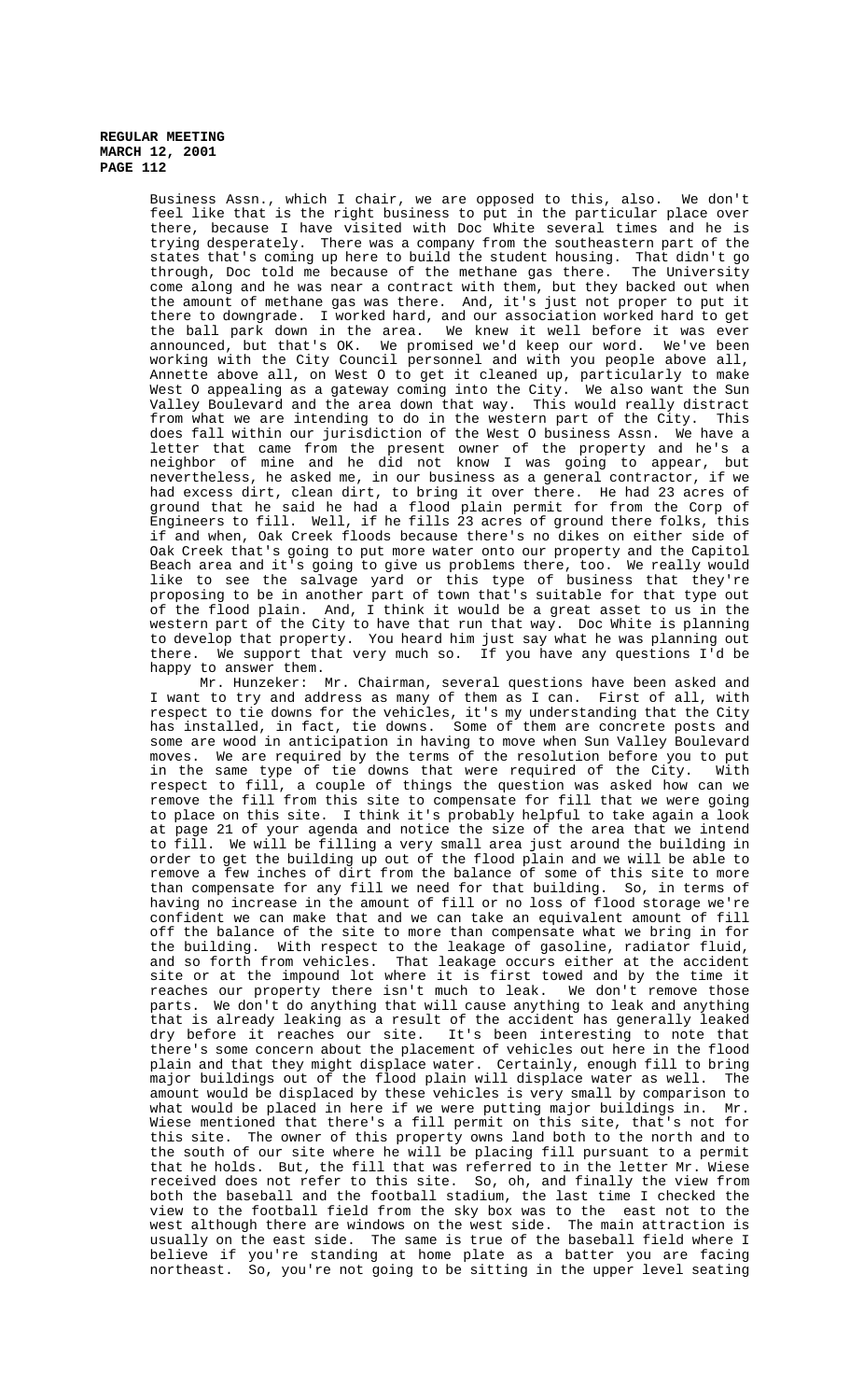of the box seats at the baseball diamond overlooking this site either. So, I guess we're, we think this is a good site for this. It's very, very hard to locate a site of this size that's zoned industrial in Lincoln anywhere. And, if you look around, if you look at your zoning map and look at where your industrial districts are located we don't have a lot of very large areas that are zoned industrial. Those areas, for the most part, are relatively narrow and they are almost invariably abutting residential districts. So, to the extent that we have industrial land that is available that is of sufficient size that allows for this kind of use without excessive fill in a flood plain, we think this is a great spot for this, particularly in proximity to the City's impound lot. If you've been to Rosenblat Stadium, you know that you don't exactly follow a parkway into Rosenblat. I don't think this will keep people from going to the baseball stadium. This is a use that is, that is not only necessary, but socially beneficial. It will have and does have a positive affect of keeping a certain number of wrecked cars off the street of Lincoln out of neighborhoods. Whereas, if it's driven out of town the impound lot sales will be open to the public and you will have a certain number of those vehicles find themselves into your neighborhoods where you're trying to get rid of them. I'll answer any questions.

Mr. Shoecraft: I've got a comment or question from Staff and Nicole and Planning both come forward. I'm just sort of perplexed, and I guess out of all due respect I direct this to Staff and to Rich based on your comments about concerns about runoff. To Danny who has always been cognizant about flood plain issues and R.W. We're sort of being presumptuous. I'm faced here deciding whether to help a business in this particular area or being awfully presumptuous that we're going to support or the Comp Plan will support student housing in this area. When I see so much manipulation that has to occur to this land in the flood plain, and fill, but that doesn't seem to be an issue versus this. And, I'm not, and Danny's always trying to keep us mindful of flood plain issues and fill and, but everybody's being presumptuous that this is going for student housing again, when there's more, much more manipulation that has to occur in the flood plain besides change of zone, fill, buildings, potential runoff versus this. And so, although we're not dealing with student housing right now, testimony has come before us in opposition to the current projects because of potential we're trying to get student housing here. Now, then you ask me then decide this is not here which, unless I'm convinced otherwise, I don't know if we're going to vote on this today that this will have less impact then student housing. Right now I can't see it. I mean I think student housing would, but I don't' have that before me, but everybody's being presumptuous that boy we're working for student housing and we know how much manipulation is going to occur in this flood plain area that no one else seemed to be addressing about that versus this. And am I, so this sort of makes this very perplexed situation and everybody's being presumptuous, but no one's addressing the concerns or the issues in regards to student housing which will have much more manipulation than this. Am I seeing this wrong or what?

Mr. Hill: I think maybe so. I did not want to misdirect anyone to make you think that we are thinking that student housing is good out here. What I was trying to get across was that as part of the Comprehensive Plan I don't think we should be changing the land use out here until we've finished the Comprehensive Plan. I did not mean or imply that we we're

looking for student housing out here that was not what I was saying. I was saying that we need to go through the Comprehensive Plan and see what we come up with for this particular piece of property. I was not trying to imply that student housing was good out here.

Mr. Shoecraft: No, OK then based on the testimony we've heard today of why people are in opposition to this particular project and they're being presumptuous or ...

Mr. Hill: They may be.<br>Mr. Shoecraft: yeah,

Mr. Shoecraft: yeah, being presumptuous student, the work of student housing to go here would that, what type of impact or analysis would that have upon this particular zoned area and being in the flood plain? That's what I'm trying to get at, not necessarily maybe staff is being presumptuous, but I said the testimony that's been in opposition to this particular project.

Mr. Hill: We have to respond to the present Comprehensive Plan and until that plan is amended after it goes through the public hearing process the plan that we will be following is the one that we have before us now.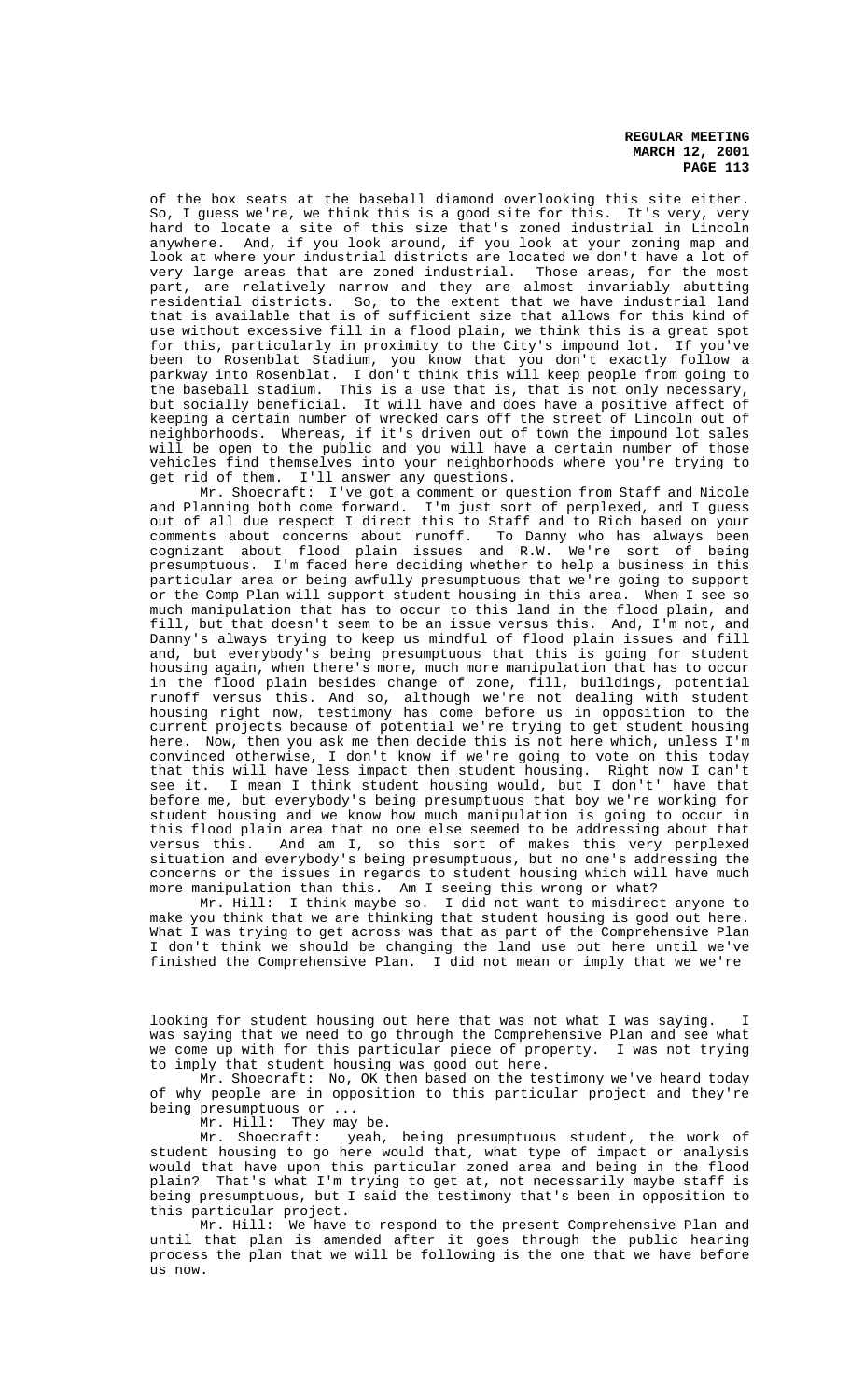> Mr. Shoecraft: Then I guess that's why I mentioned, Rich which I know he has been supportive of the issues on West O in the business area and Danny, I mentioned Danny's name because I'm trying to figure out, you know, everything I've heard today is because are in opposition because of this for this reason. And my comment again was because hearing that why wouldn't that potentially have even more devastating affect in this flood plain area than this particular proposal. That's what I was trying to get everybody to think about not necessarily to say that Staff is being<br>presumptuous just based on the testimony I've heard. That's why I'm a presumptuous just based on the testimony I've heard. little perplexed from what I'm hearing today, so ...

> Ms. Fleck-Tooze: I guess just from a flood plain perspective certainly if you had residential housing go into an area all of those structures would have to be elevated one foot above, so you would certainly have challenges if you're trying to meet a no loss of flood storage. You would have greater challenges than, for example, this use in trying to make that happen. Whether or not that could be accomplished on the site that's being discussed we don't know and we have no way of evaluating it at that point, but that would be a consideration.

> Mr. Shoecraft: And that stuff's going to offer some challenges. That's why I was just trying to get everybody to think about as they're coming up with their testimony of opposition not necessarily disagreeing with them.

> Ms. McRoy: Nicole, then we would want to integrate our, any flood plain things we do, ordinances and new standards. We want to integrate those into the Comp Plan update that we're working on.

Mr. Fleck-Tooze: Absolutely.

Ms. McRoy: And so, I know we have a tight time line to get this current update done. I would think that Planning and Public Works, yourself, would want to make sure these interims, well not interim standards, but the new standards that we're thinking about adopting would become part of the newest Comp Plan.

Ms. Fleck-Tooze: Yeah, I think that ...

Ms. McRoy: That's what I was trying to say earlier, you know, how will this work with what we're doing?

Ms. Fleck-Tooze: Sure. I think there's a real commitment to look at land use issues relative to flood plain and the kind of issues that we've been talking about through both the Comprehensive Plan process and then ultimately through any new standards that we might look at down the road.

Mr. Cook: I have a question for Mark Hunzeker. How long has Heartland been running the current lot?

Mr. Hunzeker: A year?

Mr. Kosiski: And (inaudible) has been loading approximately 4 or 5 years before that.

Mr. Cook: OK. And before that time where were vehicles towed?

Mr. Hunzeker: Before five years ago?

Mr. Cook: Yeah.

Mr. Hunzeker: I am not sure.

Mr. Cook: Alright. I'm not sure I would agree with you about leakage from cars since I drove an old car for a while. It managed to leak everywhere. Maybe a lot runs out, but you can never be sure. But,

I'm sure, maybe major leaks occur, but I would always be a little concerned about continuous slow leaks occurring from vehicles, even ones that run normally. This is a comment, I'm sorry.

Mr. Hunzeker: I suppose this could be said for every parking lot in town.

Mr. Cook: Possibly. I want to ask Vince a question. Mark had mentioned that the tie downs were in place and you were shaking your head. Could you explain what the circumstances are in the City lot?

Mr. Mejer: Yup. Mark's comments that some of them are wooden is wrong. We hired Olsson's and Assoc. to design concrete tie downs and we had them installed by Leifert's. They are all permanent. We do realize that when the road moves we will have to take out about five of them. So, you know there is no temporary tie downs. They are all permanent.

Mr. Shoecraft: And tie downs do exist today?

Mr. Mejer: Yes they do.

Mr. Cook: Do you attach the tie downs to the vehicles normally or only in the case of a flood alert would you go out and take some action? Mr. Mejer: In the pending flood alert, if there's a pending flood then, by agreement, we're suppose to tie those down with metal cable, tie

the vehicles to those brown tie downs.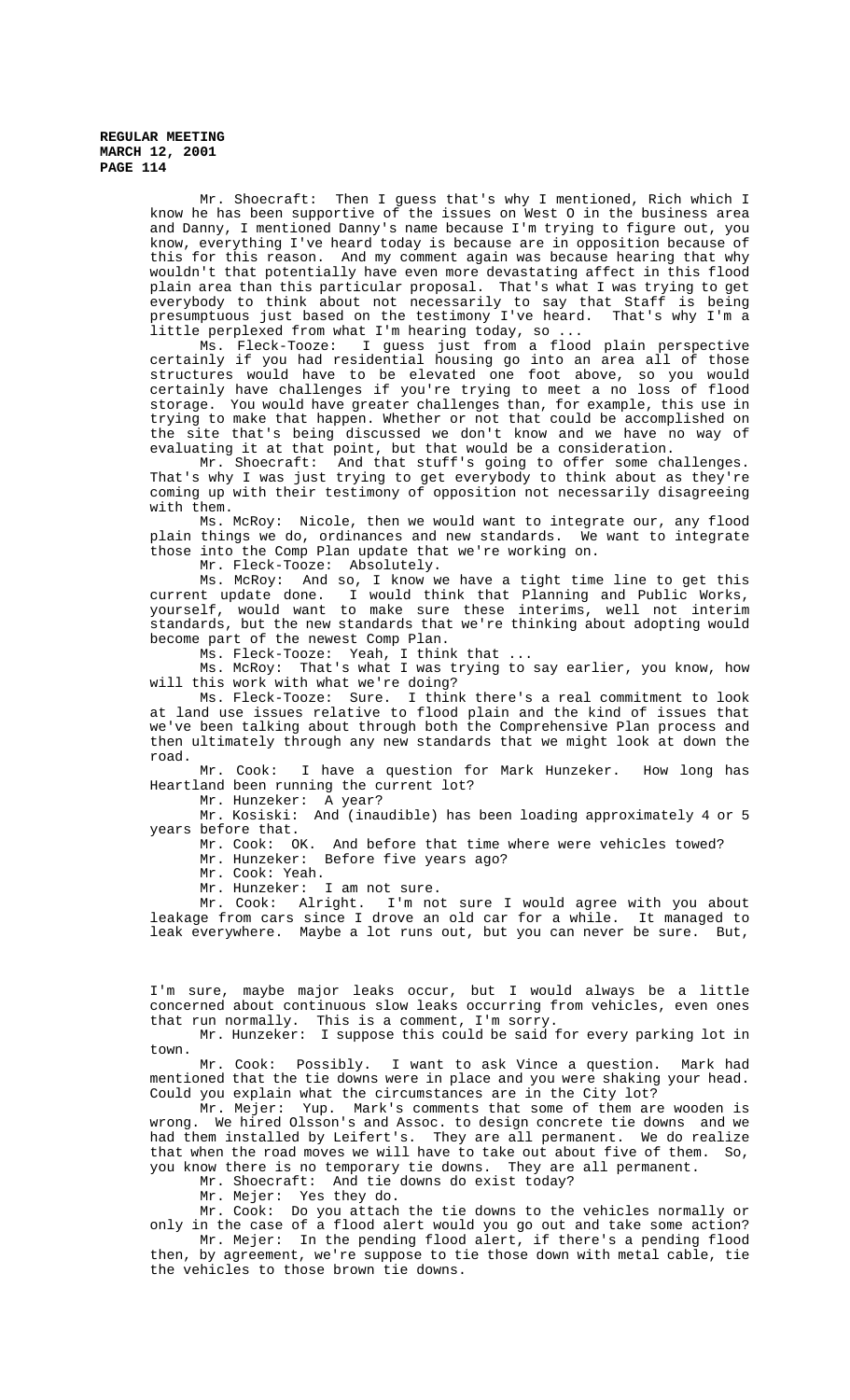Mr. Fortenberry: Question for Planning Staff. Two issues have been raised today. One is potential development to the west that could be considered incompatible with issues, presuming that would become part of their Comprehensive Plan, then a set of zoning changes by the Council. The other issue is, basically, how do you make this a site potentially for compatible in terms of visual impact. Again, the City went to fairly extensive managers on the east side of it's impound lot, but I don't see much discussion of the same type of requirement on this lot to, again, appropriately screen this use from it's surrounding public uses.

Mr. Reynolds: Currently, the site has adjacent existing impound lot. The screening, as proposed, meets the design standards as set forth in the ordinance. They're not going to be stacking scrap material as tends to happen in other types of scrap yards. It would be basically a parking lot for wrecked vehicles. So, the six foot fence meets the design standards.

Mr. Fortenberry: Did you give any consideration to the planting of trees (inaudible) to break up the expanse of cars as you're looking at it from various view corridors that are important to the surrounding area?

Mr. Reynolds: Right. The applicant hadn't shown any sort of landscaping. They had proposed to use fencing to mitigate the impact of the cars. Council could request that screening be used.

Mr. Fortenberry: As you suggested. I think the fence has the immediate, has a good impact on things that are immediate but, given the problem is more of a long distance view in this area, I'm wondering if there might be some trade-off's that could be discussed in that regard that might meet everyone's beautification concerns here.

Mr. Reynolds: Right.

Mr. Fortenberry: The other issue is Phase 2. This permit is, Phase 1 is all that's land drawn being utilized in the next certain number of years or can you answer that?

Mr. Hunzeker: Phase 2 is basically an expansionary that we have no immediate plans to use, but as the growth in that market demands that we expand the area to make sure that we've got room, for example when we have, when we have an auction that we have room for people to park. We have, one of the big problems that we have right now is that when we have a sale there are cars parked up and down both sides of the street for a long way over on Yolande really congesting that area. We really need offstreet parking. So, to the extent that we end up with a situation where we have enough cars that it makes it difficult to get people in to park, then we'll have to expand into that area. And, so we don't really have a time line for that, but I'm, you know, the discussions that I've heard have been, you know, five years and beyond.

Mr. Fortenberry: Is the western boundary of the Phase 2, the 100 foot, does that have a 100 foot setback, as well, on that side?

Mr. Hunzeker: As it exists today it does not, because it's all zoned industrial. The requirement of a setback, it's a 100 foot setback from the industrial zoning district line. So, it's a zoning district setback. It's not a property line setback. If the property to the west setback. It's not a property line setback. If the property to the west<br>is re-zoned I think we would probably automatically pickup a requirement of a setback that is in the ordinance. I'm not sure how the Staff would interpret that, but it seems likely that if we expand into that area that they would expect us to observe that setback.<br>Mr. Reynolds: If the zoning to the

If the zoning to the west, for example, were residential of some form or anything other than I-1 ...

Mr. Fortenberry: At a 100 feet.<br>Mr. Reynolds: Yeah. They need They need to keep salvage material, outdoor storage of salvage material, a 100 feet away from that boundary line.

Mr. Hunzeker: And if there's, you know, we're not opposed to the idea of planting some trees if that is a desire on your part. It's simply, as it stands right now, the east boundary of this site is the City's impound lot and so there wasn't a great deal of need perceived to screen it, but I can understand from a distance it may make some sense to plant some trees along there.

Ms. Johnson: What was there a long time ago? How realistic is it for vegetation to live out there?

Mr. Hunzeker: That's a good question I don't know the answer to.

Mr. Fortenberry: There's special varieties that grow in methane I believe. (laughter)

Ms. Johnson: Is there?

Mr. Hunzeker: I really don't know.

Ms. Johnson: I guess, the question I'm saying ...

Mr. Hunzeker: I mean methane is generally generated by decomposing organic material which ordinarily you wouldn't think would be unhealthy for plant life, but I'm not sure what the methane does to it.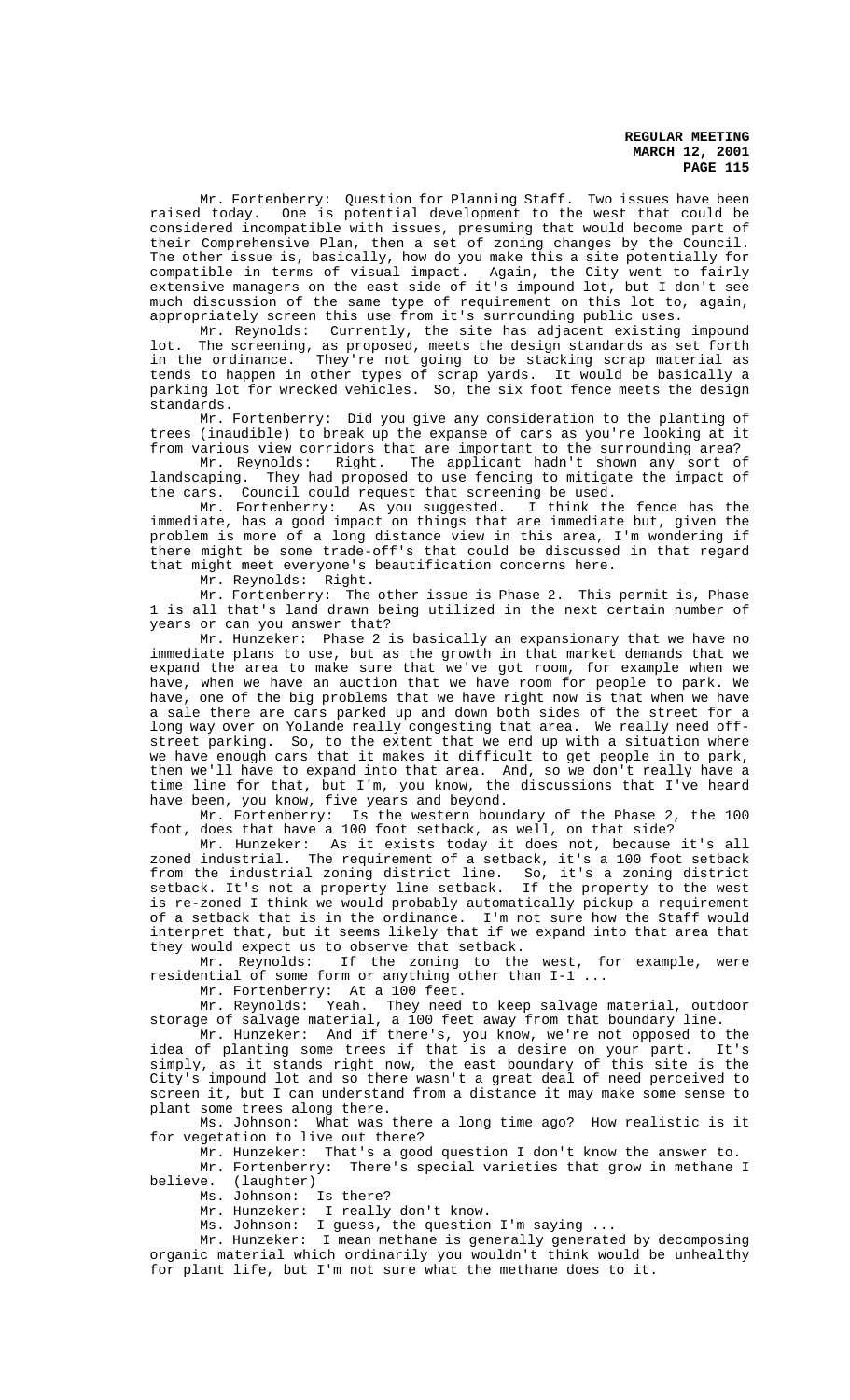Ms. Johnson: I guess I just, really this whole discussion is what is the best use of this land with the understanding of what was there prior to today. And, we didn't have the standards we had before in our landfills and so there's some concerns there that we have to keep in mind. And, the question is what's the best land use, how is it going to affect us in our flooding issue that we are really trying to take very seriously and is it realistic for the area. And, that's why I'm putting more requirements on landscaping if it's possible, you know. I'm for that but, if what has been going on before this particular time let's not put mandates on that they cannot keep.

Mr. Hunzeker: Like I said, we're not opposed to trying it.

Ms. Seng: I suggest you talk to some people that have been dealing with filling out on North 70, Highway 77 and the landfill out there. There are some, there is some vegetation that's growing there, but there are some problems, too.

Mr. Hunzeker: OK, I'm not familiar with those.

Ms. Seng: Yes, it probably would be really great to have some trees there, but I would not require that because I'm not sure that we can require that.

Mr. Hunzeker: Well, I'm not, I'm not sure that legally it's something that you necessarily can do, but I can tell you that we are willing to voluntarily do that if that's something you're interested in doing.<br>Mr.

Cook: Yeah, a question for Jason. You've seen Mark's amendment to delete the requirement that the salvage material stay 500 feet from the future Highway 6, you're recommendation was for conditional approval, but this is an amendment to the conditions. How would you feel about your approval recommendation if this language were put in?

Mr. Reynolds: We would like to see that language remain in. The purpose of that is we know where the Highway 6 realignment is going to be taking place. We know that it is going to be happening and we have an opportunity to insure that this scrap process and operation follows the requirements of the ordinance so we don't grandfather in something that's essentially non-conforming under the conditions of the Special Permit.

Mr. Cook: So, your recommendation would not be for conditional

approval with this amendment? That's what you're saying?

Mr. Reynolds: Approval subject to that condition.

Mr. Cook: OK, thanks.<br>Mr. Hunzeker: Could w

Could we take a minute to put this exhibit on and show you what that does?

Mr. Reynolds: The green area, indicated on here, would be the area where outdoor storage of scrap materials would not be allowed if the alignment is indeed as was proposed to us, you know the alignment we had on file, so it would, in essence cause them to have to use the two-thirds of the site for the storage of scrap materials.

Mr. Hunzeker: In essence it wipes out more than half of Phase 1 and forces us to use Phase 2 which to the extent there may be some other land use on the area west is a big concern because in addition to the area that is shown in green we'd end up with another setback of about that much to the property line because of a different zoning district. So, with that condition it really wipes out the site. And, as I said before I'm very concerned on behalf of this property owner as to what reasonable use this property can be put to if it can't be used for this purpose, because this is about as minimal amount of flood plain manipulation, disturbance of the cap on the landfill. No disturbance of the existing wetlands. It's industrially zoned, folks. There's a point here where this property owner has some reasonable expectation to be able to use it.

Mr. Fortenberry: What's the total number of cars that will be kept in this initial phase of this?

Mr. Hunzeker: I don't know that I have a number. I don't think we Do you know how many cars, Joe?

Mr. Kosiski: It depends a lot of times on your winter time, if there's a lot more accidents than summer time.

Mr. Fortenberry: What's the peak usage of the site? Why don't you come forward please.

Mr. Kosiski: We're estimating that the peak usage would be around 600 cars.

Mr. Fortenberry: And, Vince how many does the impound lot carry? Mr. Mejer: Peak 500.

Mr. Hunzeker: Just for reference purposes, Jeff, when you, just a rule of thumb for parking lots to have driving aisles and reasonable sized parking spaces and so forth, you get about a 100 cars per acre. So, with the area that we're setting aside for parking and setbacks and so forth that's about right. I mean to have good spacing and not having them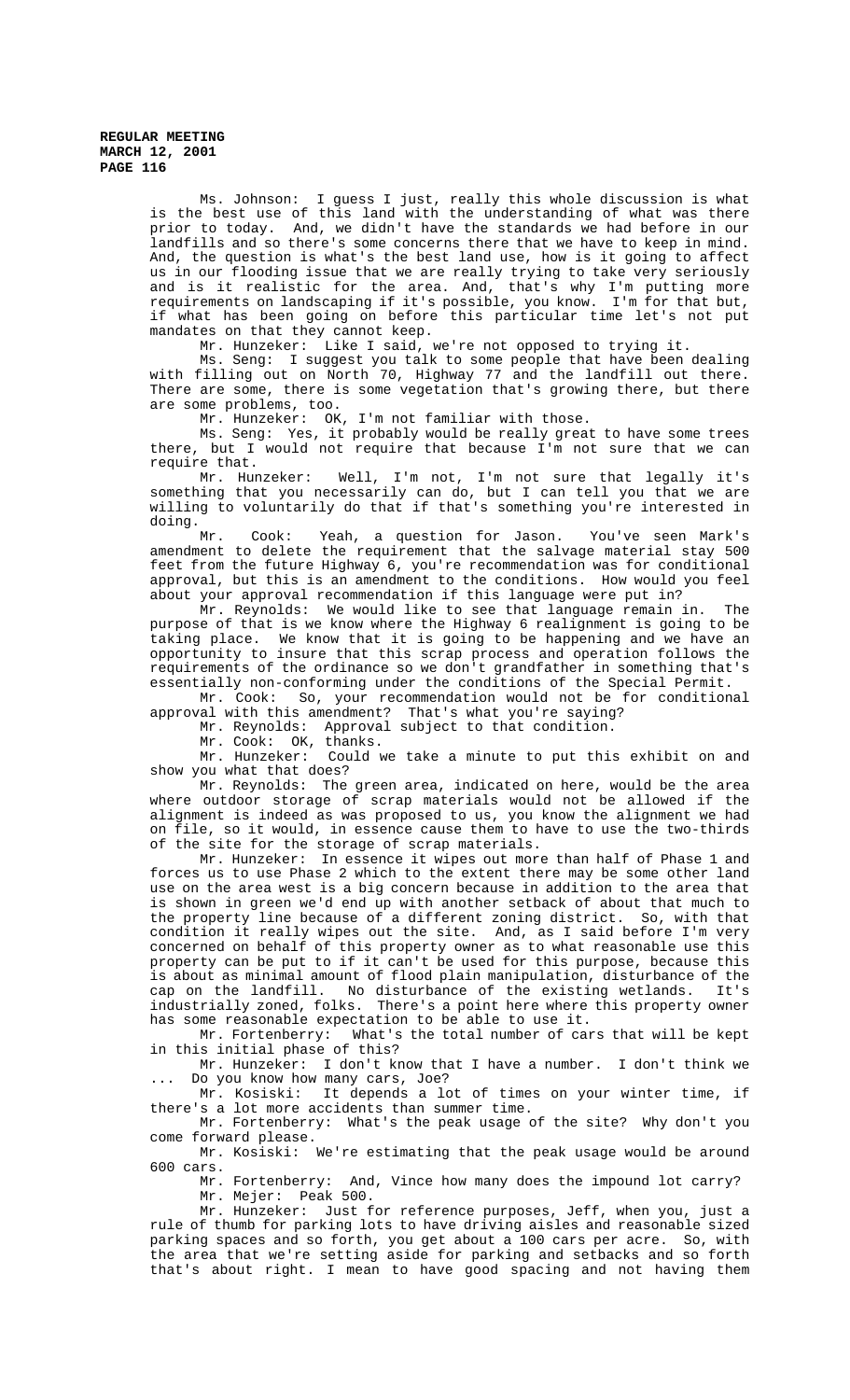stacked on top of each other. This matter was taken under advisement.

## **MISCELLANEOUS BUSINESS**

Danny Walker, 427 E St.: In 1998 the Problem Resolution Team met in regards to records on single family dwellings and duplexes. It seems nobody on this Problem Resolution Team did not have a copy of this report. On Feb. 27th Mr. Merwick was given a copy of this report & then again at the Mayor's Round Table he was given another copy of this report at which time he stated he had never seen this report before.

Second issue was on the no net rise issue. The Mayor stated this has been put on the back burner because of developers which leaves their neighborhood on the back burner as well.

This matter was taken under advisement.

#### **ORDINANCES - 3RD READING**

APPROVING A TRANSFER OF APPROPRIATIONS WITHIN THE CAPITAL IMPROVEMENT PROGRAM FOR VARIOUS PARKS AND RECREATIONS DEPARTMENT PROJECTS - CLERK read an ordinance, introduced by Cindy Johnson, approving the transfer of appropriations between certain capital improvement projects within the Parks and Recreation Department, the third time.

JOHNSON Moved to pass ordinance as read.

Seconded by Seng & carried by the following vote: AYES: Cook, Fortenberry, Johnson, McRoy, Seng, Shoecraft; NAYS: None; ABSENT: Camp. The ordinance, being numbered **#17805**, is recorded in Ordinance Book 24, Page

AMENDING SECTION 2.76.202 OF THE LINCOLN MUNICIPAL CODE TO ALLOW THE PERSONNEL DIRECTOR AUTHORITY TO APPROVE RETROACTIVE PAY FOR UP TO SIX MONTHS TO CORRECT THE DIFFERENCE IN PAY THE EMPLOYEE SHOULD HAVE RECEIVED - CLERK read an ordinance, introduced by Cindy Johnson, amending Chapter 2.76 of the Lincoln Municipal Code relating to the Personnel System by adding a new section numbered 2.76.202 entitled Wage Adjustment to allow the Personnel Director to compensate an employee retroactively for up to six months in order to correct the difference in pay the employee should have received for out-of-class pay, temporary promotions, project or crew leader assignments, or the reallocation of an employee to a higher pay range when such pay has been delayed or is otherwise not in accordance with contract or code provisions, the third time.

JOHNSON Moved to pass ordinance as read.

Seconded by Seng & carried by the following vote: AYES: Cook, Fortenberry, Johnson, McRoy, Seng, Shoecraft; NAYS: None; ABSENT: Camp. The ordinance, being numbered **#17806**, is recorded in Ordinance Book 24, Page

AMENDING ORDINANCE 17705 RELATING TO THE PAY SCHEDULES OF EMPLOYEES WHOSE CLASSIFICATIONS ARE ASSIGNED TO THE PAY RANGE WHICH IS PREFIXED BY THE LETTER "A" BY CREATING THE JOB CLASSIFICATIONS OF "SYSTEMS SOFTWARE INTEGRATOR," "EMS INSERVICE EDUCATOR," "PARK PLANNER I," AND "PARK PLANNER II" - CLERK read an ordinance, introduced by Cindy Johnson, amending Section 1 of Ord. No. 17705 relating to the pay schedules of employees whose classifications are assigned to the pay range which is prefixed by the letter "A" by creating the job classifications of "Systems Software Integrator," "EMS Inservice Educator," "Park Planner I," and "Park Planner II", the third time.

JOHNSON Moved to pass ordinance as read.

Seconded by Seng & carried by the following vote: AYES: Cook, Fortenberry, Johnson, McRoy, Seng, Shoecraft; NAYS: None; ABSENT: Camp. The ordinance, being numbered **#17807**, is recorded in Ordinance Book 24, Page

- AMENDING ORDINANCE 17704 RELATING TO THE PAY SCHEDULES OF EMPLOYEES WHOSE CLASSIFICATIONS ARE ASSIGNED TO THE PAY RANGE WHICH IS PREFIXED BY THE LETTER "M" BY CREATING THE JOB CLASSIFICATIONS OF "FACILITIES MAINTENANCE COORDINATOR" AND "GOLF MANAGER" - CLERK read an ordinance, introduced by Cindy Johnson, amending Section 5 of Ordinance No. 17704 relating to the pay schedules of employees whose classifications are assigned to the pay range which is prefixed by the letter "M" by creating the job classifications of "Facilities Maintenance Coordinator" and "Golf Manager", the third time.<br>JOHNSON Moved to pass ordin
- Moved to pass ordinance as read. Seconded by Seng & carried by the following vote: AYES: Cook,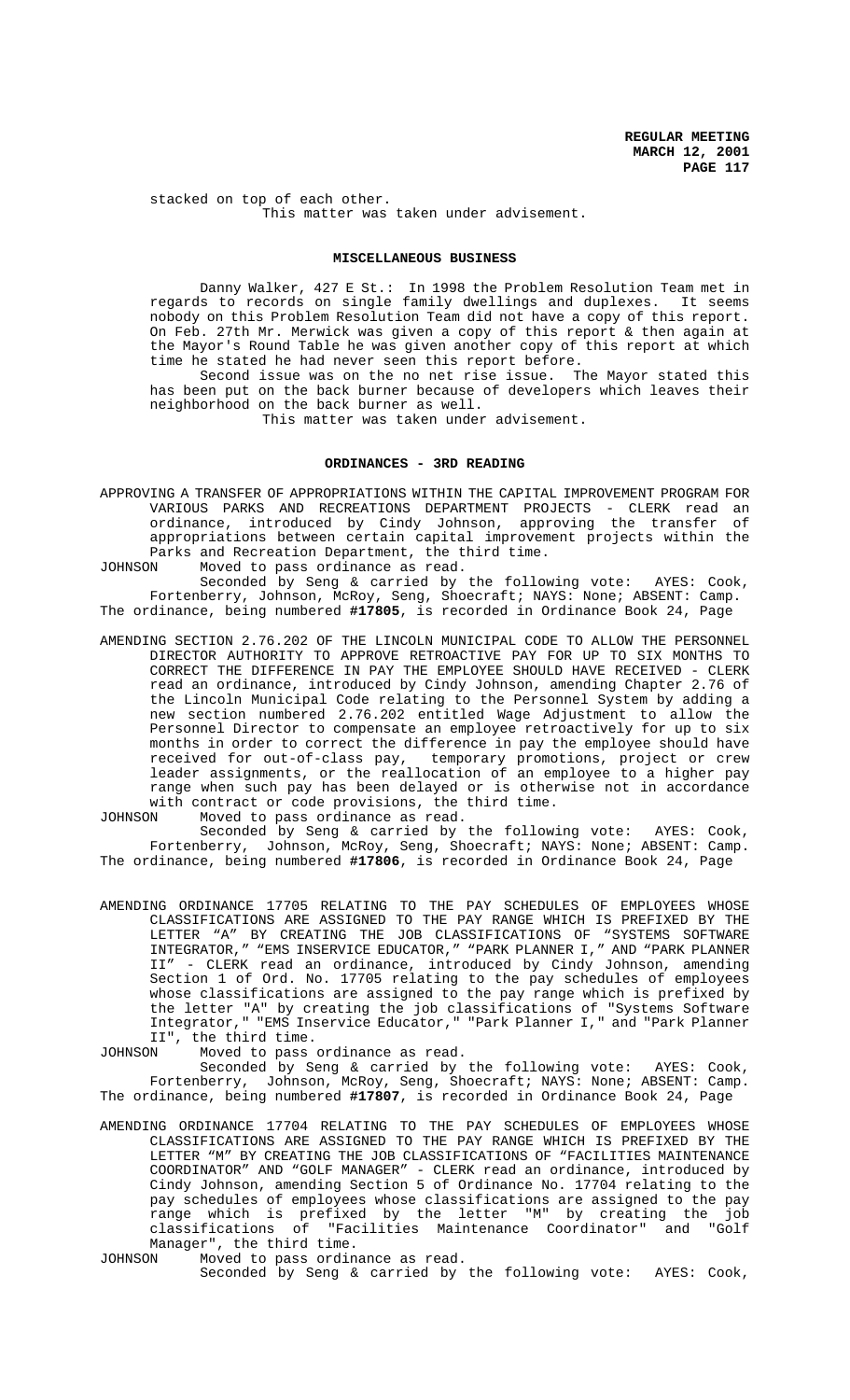Fortenberry, Johnson, McRoy, Seng, Shoecraft; NAYS: None; ABSENT: Camp. The ordinance, being numbered **#17808**, is recorded in Ordinance Book 24, Page

CHANGE OF ZONE 3302 - APPLICATION OF ROLF SHASTEEN FOR A CHANGE OF ZONE FROM R-2 RESIDENTIAL TO O-2 SUBURBAN OFFICE ON PROPERTY GENERALLY LOCATED AT 857 S. 48TH STREET, BETWEEN F AND RANDOLPH STREETS - CLERK read an ordinance, introduced by Cindy Johnson, amending the Lincoln Zoning District Maps attached to and made a part of Title 27 of the Lincoln Municipal Code, as provided by Section 27.05.020 of the Lincoln Municipal Code, by changing the boundaries of the districts established and shown thereon, the third time.

JOHNSON Moved to pass ordinance as read.

Seconded by Seng & carried by the following vote: AYES: Cook, Fortenberry, Johnson, McRoy, Seng, Shoecraft; NAYS: None; ABSENT: Camp. The ordinance, being numbered **#17809**, is recorded in Ordinance Book 24, Page

RENAMING DOUBLE TREE BOULEVARD AS "WHISPERING WIND BOULEVARD" GENERALLY LOCATED IN THE WILDERNESS RIDGE ADDITION LOCATED SOUTH OF YANKEE HILL ROAD, WEST OFF OF S. 27TH STREET - CLERK read an ordinance, introduced by Cindy Johnson, changing the name of Double Tree Boulevard to Whispering Wind Boulevard located at the entrance into the Wilderness Ridge development off of South 27th Street, as recommended by the Street Name Committee, the third time.<br>TOHNSON Moved

Moved to pass ordinance as read.

Seconded by Seng & carried by the following vote: AYES: Cook, Fortenberry, Johnson, McRoy, Seng, Shoecraft; NAYS: None; ABSENT: Camp. The ordinance, being numbered **#17810**, is recorded in Ordinance Book 24, Page

VACATING THE EAST FIVE FEET OF S. 2ND STREET FROM THE SOUTH SIDE OF F STREET TO THE NORTH SIDE OF THE ALLEY - CLERK read an ordinance, introduced by Cindy Johnson, vacating the east five feet of South 2nd Street from the south side of F Street to the north side of the alley, and retaining title thereto in the City of Lincoln, Lancaster County, Nebraska, the third time.<br>JOHNSON

Moved to pass ordinance as read.

Seconded by Seng & carried by the following vote: AYES: Cook, Fortenberry, Johnson, McRoy, Seng, Shoecraft; NAYS: None; ABSENT: Camp. The ordinance, being numbered **#17811**, is recorded in Ordinance Book 24, Page

AMENDING SECTION 2.76.395 TO ALLOW FOR EMPLOYEES WHOSE PAY RANGE IS PREFIXED BY THE LETTER "M" TO UTILIZE VACATION DURING THE FIRST SIX MONTHS OF EMPLOYMENT - CLERK read an ordinance, introduced by Cindy Johnson, amending Chapter 2.76 of the Lincoln Municipal Code relating to the City's

personnel system by amending Section 2.76.395 to allow employees with a pay range prefixed by "M" to use vacation during the first six months of employment; and repealing Section 2.76.395 of the Lincoln Municipal Code as hitherto existing, the third time.

JOHNSON Moved to pass ordinance as read.

Seconded by Seng & carried by the following vote: AYES: Cook, Fortenberry, Johnson, McRoy, Seng, Shoecraft; NAYS: None; ABSENT: Camp. The ordinance, being numbered **#17812**, is recorded in Ordinance Book 24, Page

APPROVING THE ESTABLISHMENT OF A DECOMMISSIONING FUND TO ALLOW LES TO DESIGNATE & ACCOUNT FOR THE COSTS ASSOCIATED WITH DECOMMISSIONING GENERATION PLANTS & ELECTRICAL FACILITIES - CLERK read an ordinance, introduced by Annette McRoy, a Supplemental Ordinance adopted under and pursuant to Ordinance No. 16416 of the City providing for the establishment of an Electric System Revenue Decommissioning Fund; and taking other action in connection with the foregoing, the third time. MCROY Moved to pass ordinance as read.

Seconded by Johnson & carried by the following vote: AYES: Cook, Fortenberry, Johnson, McRoy, Seng, Shoecraft; NAYS: None; ABSENT: Camp. The ordinance, being numbered **#17813**, is recorded in Ordinance Book 24, Page

# **SPECIAL PERMITS**

APPEAL OF HEARTLAND INSURANCE POOL, INC. FROM THE PLANNING COMMISSION DENIAL OF SPECIAL PERMIT 1896 FOR AUTHORITY TO OPERATE A SALVAGE YARD ON PROPERTY GENERALLY LOCATED AT N. 1ST & CHARLESTON STS. - PRIOR to reading: FORTENBERRY Moved to delay action on Bill No. 01R-50 for one week to 3/19/01.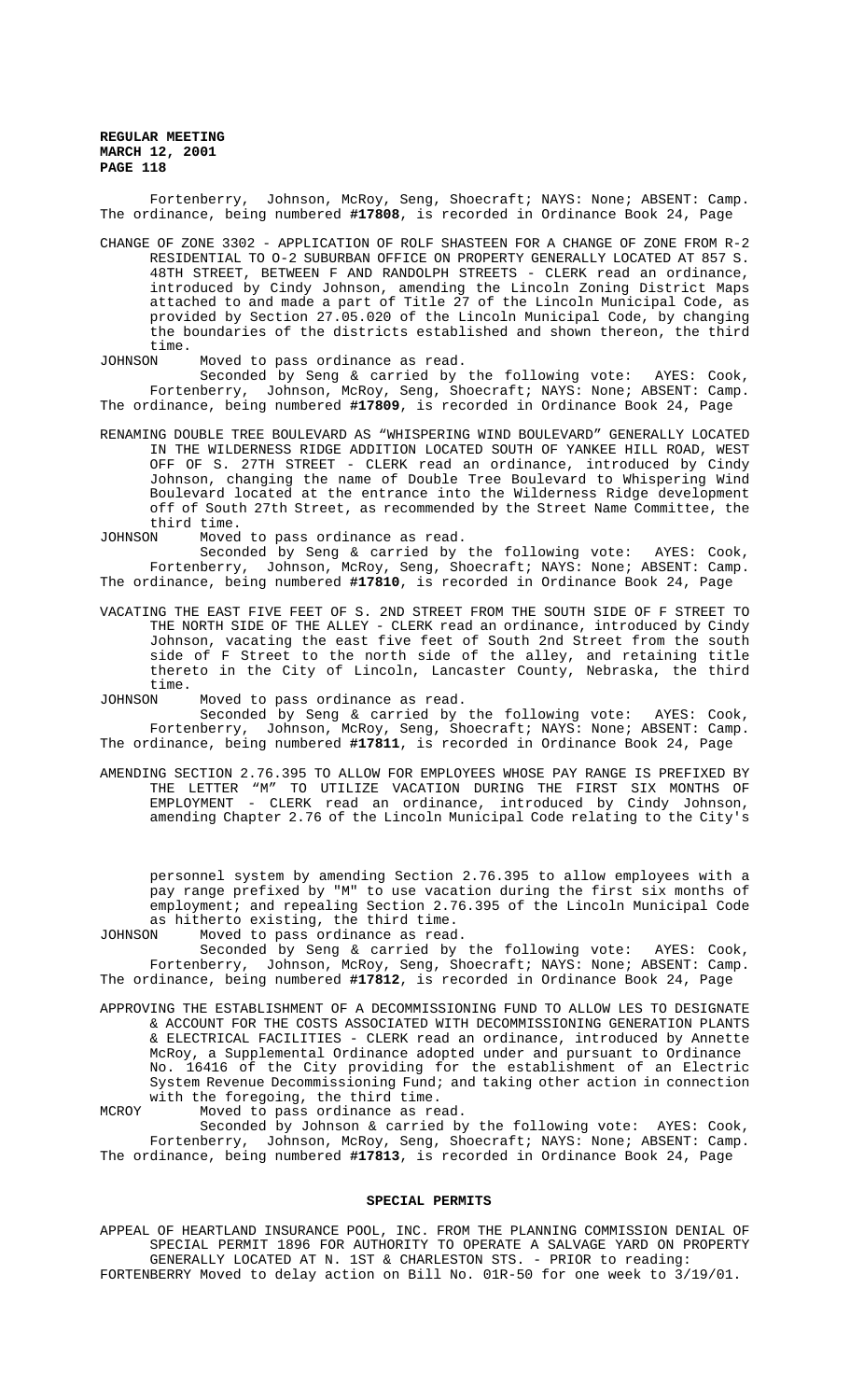Seconded by Seng & carried by the following vote: AYES: Cook, Fortenberry, Johnson, McRoy, Seng, Shoecraft; NAYS: None; ABSENT: Camp.

## **PETITIONS & COMMUNICATIONS**

#### **THE FOLLOWING WERE REFERRED TO THE PLANNING DEPT.:**

Change of Zone 3307 - App. of Planning Director for a text amendment to LMC 27.69.044 permitted signs for O-3.

Change of Zone 3310 - App. of Owner Group to create a "Haymarket Park Sign District" .

Special Permit 1165B - App. of Ray Lineweber to include Lot 5 on Special Permit 1165A with a fence on property at 1301 N Street.

Special Permit 1902 - App. of God Shepherd Lutheran Church to exceed the maximum 35' height, per Section 27.63.220, for the church steeple to be approx. 60' above grade at the sanctuary area.

Special Permit 1903 - App. of Qwest Wireless for a light pole replacement with cellular antennae's attached to the top at 3700 Sheridan Blvd.

#### **REPORTS TO CITY OFFICERS**

CLERK'S LETTER & MAYOR'S APPROVAL OF ORDINANCES & RESOLUTIONS PASSED ON FEB. 26, 2001 - CLERK presented said report which was placed on file in the Office of the City Clerk.

INVESTMENT OF FUNDS - CLERK read the following resolution, introduced by Coleen Seng, who moved its adoption:

A-80732 BE IT HEREBY RESOLVED BY THE CITY COUNCIL of the City of Lincoln, Nebraska:

That the attached list of investments be confirmed and approved, and the City Treasurer is hereby directed to hold said investments until maturity unless otherwise directed by the City Council. (Investments from Feb. 25, 2001 to March 2, 2001)

Introduced by Coleen Seng

Seconded by Johnson & carried by the following vote: AYES: Cook, Johnson, McRoy, Seng, Shoecraft; NAYS: None; ABSENT: Camp.

- REPORT OF WATER & WASTEWATER SYSTEM RECAPITULATION OF DAILY CASH RECEIPTS FOR FEBRUARY 2001 - CLERK presented said report which was placed on file in the Office of the City Clerk. **(8-71)**
- REPORTS FROM CITY TREASURER OF TELECOMM. OCC. TAX FOR THE MONTH OF JANUARY, 2001 AS FOLLOWS: GLOBAL CROSSING, IBM GLOBAL, WORLDCOM, COAST INT'L., BROADWING, INTELLICALL, WESTERN WIRELESS, LINCOLN CELTELCO - CLERK presented said report which was placed on file in the Office of the City Clerk. **(20)**
- ACCEPTING THE REPORT OF NEW AND PENDING CLAIMS AGAINST THE CITY & APPROVING DISPOSITION OF CLAIMS SET FORTH THEREIN FOR THE PERIOD OF FEB. 16 - 28, 2001 - CLERK read the following resolution, introduced by Coleen Seng, who moved its adoption:
- A-80730 BE IT RESOLVED by the City Council of the City of Lincoln, Nebraska: That the claims listed in the attached report, marked as Exhibit "A", dated March 1, 2001, of various new and pending tort claims filed against the City of Lincoln with the Office of the City Attorney or the Office of the City Clerk, as well as claims which have been disposed of, are hereby received as required by Neb. Rev. Stat. § 13-905 (Reissue 1997). The dispositions of claims by the Office of the City Attorney, as shown by the attached report, are hereby approved:

| DENIED               |         | ALLOWED        |          |
|----------------------|---------|----------------|----------|
| Eileen E. Rich       | \$91.42 | Larry P. Scott | \$360.00 |
| Tesfaye W. Alibe     | 87.50   | Melissa Hurst  | 45.00    |
| Jeffrey W. Hayes     | NAS*    |                |          |
| *No Amount Specified |         |                |          |

The City Attorney is hereby directed to mail to the various claimants listed herein a copy of this resolution which shows the final disposition of their claim.

Introduced by Coleen Seng

Seconded by Johnson & carried by the following vote: AYES: Cook, Fortenberry, Johnson, McRoy, Seng, Shoecraft; NAYS: None; ABSENT: Camp.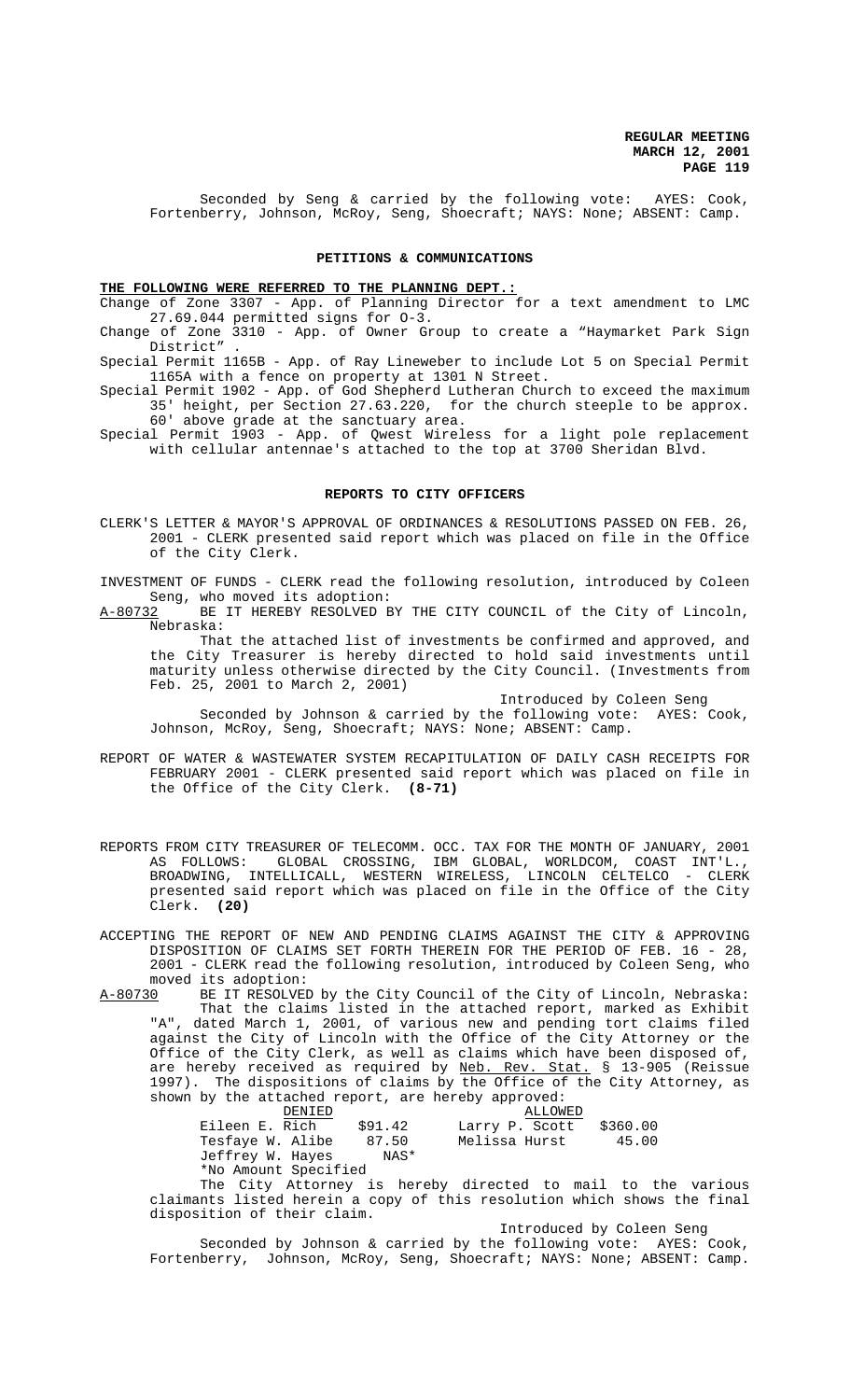## **OTHER RESOLUTIONS**

APPLICATION OF LANCASTER COUNTY AGRICULTURAL SOCIETY INC. FOR A CLASS C LIQUOR LICENSE AT 4100 N.  $84^{TH}$  ST. - CLERK read the following resolution, introduced by Cindy Johnson, who moved its adoption for approval with a diagram excluding an outdoor area:

A-80724 BE IT RESOLVED by the City Council of the City of Lincoln, Nebraska: That after hearing duly had as required by law, consideration of the facts of this application, the Nebraska Liquor Control Act, and the pertinent City ordinances, the City Council recommends that the application of Lancaster County Agricultural Society Inc. dba "Lancaster Event Center" for a Class "C" liquor license at 4100 North 84th Street, Lincoln, Nebraska, for the license period ending October 31, 2001, be approved with the condition that the premise complies in every respect with all city and state regulations. The City Clerk is directed to transmit a copy of this resolution to the Nebraska Liquor Control Commission.

Introduced by Cindy Johnson

Seconded by Seng & carried by the following vote: AYES: Cook, Fortenberry, Johnson, McRoy, Seng, Shoecraft; NAYS: None; ABSENT: Camp.

- MAN. APPLICATION OF LEON ERVIN MEYER FOR THE LANCASTER COUNTY AGRICULTURAL SOCIETY, INC. AT 4100 N. 84<sup>TH</sup> ST. - CLERK read the following resolution, introduced by Coleen Seng, who moved its adoption for approval:
- A-80725 MHEREAS, Lancaster County Agricultural Society Inc. dba "Lancaster Event Center" located at 4100 North 84th Street, Lincoln, Nebraska has been approved for a Retail Class "C" liquor license, and now requests that Leon Ervin Meyer be named manager;

WHEREAS, Leon Ervin Meyer appears to be a fit and proper person to manage said business.

NOW, THEREFORE, BE IT RESOLVED by the City Council of the City of Lincoln, Nebraska:

That after hearing duly had as required by law, consideration of the facts of this application, the Nebraska Liquor Control Act, and the pertinent City ordinances, the City Council recommends that Leon Ervin Meyer be approved as manager of this business for said licensee. The City Clerk is directed to transmit a copy of this resolution to the Nebraska Liquor Control Commission.

Introduced by Coleen Seng

Seconded by Johnson & carried by the following vote: AYES: Cook, Fortenberry, Johnson, McRoy, Seng, Shoecraft; NAYS: None; ABSENT: Camp.

APPLICATION OF SPEAKEASY, INC. DBA SPEAKEASY FOR A CLASS C LIQUOR LICENSE AT 3233 ½ S. 13TH ST. - CLERK read the following resolution, introduced by Cindy Johnson, who moved its adoption for approval:

A-80726 BE IT RESOLVED by the City Council of the City of Lincoln, Nebraska: That after hearing duly had as required by law, consideration of the facts of this application, the Nebraska Liquor Control Act, and the pertinent City ordinances, the City Council recommends that the application of Speakeasy, Inc. dba "Speakeasy" for a Class "C" liquor license at 3233 ½ S. 13th Street, Lincoln, Nebraska, for the license period ending October 31, 2001, be approved with the condition that the premise complies in every respect with all city and state regulations. The City Clerk is directed to transmit a copy of this resolution to the Nebraska Liquor Control Commission.

Introduced by Cindy Johnson

Seconded by Seng & carried by the following vote: AYES: Cook, Fortenberry, Johnson, McRoy, Seng, Shoecraft; NAYS: None; ABSENT: Camp.

MAN. APPLICATION OF BRENT B. SHORE FOR SPEAKEASY INC. DBA SPEAKEASY AT 3233  $\frac{1}{2}$  S.<br>13<sup>TH</sup> ST. - CLERK read the following resolution. introduced by Cindy ST. - CLERK read the following resolution, introduced by Cindy Johnson, who moved its adoption for disapproval:<br>A-80727 BE IT RESOLVED by the City Council of the Ci

BE IT RESOLVED by the City Council of the City of Lincoln, Nebraska: That after hearing duly had as required by law, consideration of the facts of this application, the Nebraska Liquor Control Act, and the pertinent City ordinances, the City Council recommends that the application of Brent B. Shore as manager of Speakeasy, Inc. dba "Speakeasy" located at 3233 ½ S. 13th Street, Lincoln, Nebraska, be denied. The City Clerk is directed to transmit a copy of this resolution to the Nebraska Liquor Control Commission.

Introduced by Cindy Johnson

Seconded by Seng & carried by the following vote: AYES: Cook, Fortenberry, Johnson, McRoy, Seng, Shoecraft; NAYS: None; ABSENT: Camp.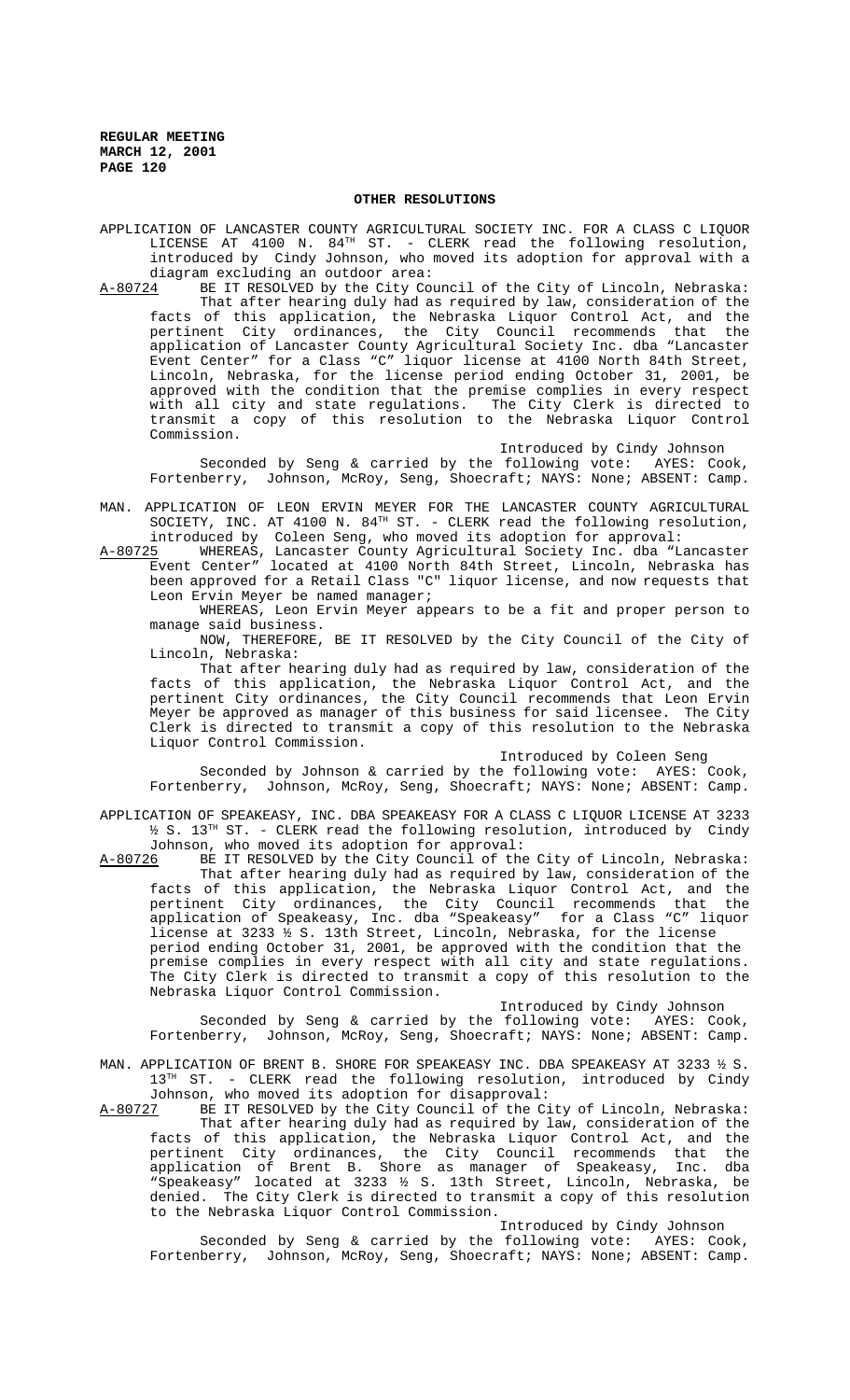APPLICATION WADSWORTH OLD CHICAGO INC. DBA OLD CHICAGO FOR A CLASS I LIQUOR LICENSE AT 2918 PINE LAKE RD. (SOUTH POINTE PAVILLIONS) - CLERK read the following resolution, introduced by Cindy Johnson, who moved its adoption for approval:

A-80728 BE IT RESOLVED by the City Council of the City of Lincoln, Nebraska: That after hearing duly had as required by law, consideration of the facts of this application, the Nebraska Liquor Control Act, and the pertinent City ordinances, the City Council recommends that the application of Wadsworth Old Chicago, Inc. dba "Old Chicago" for a Class liquor license at 2918 Pine Lake Road, Lincoln, Nebraska, for the license period ending April 30, 2001, be approved with the condition that the premise complies in every respect with all city and state regulations. The City Clerk is directed to transmit a copy of this resolution to the Nebraska Liquor Control Commission.

## Introduced by Cindy Johnson

Seconded by Seng & carried by the following vote: AYES: Cook, Fortenberry, Johnson, McRoy, Seng, Shoecraft; NAYS: None; ABSENT: Camp.

MAN. APPLICATION OF JEFF LYNN DALEY FOR WADSWORTH OLD CHICAGO INC. DBA OLD CHICAGO AT 2918 PINE LAKE RD. (SOUTH POINTE PAVILLIONS) - CLERK read the following resolution, introduced by Coleen Seng, who moved its adoption

for approval:<br>A-80729 WHEREAS WHEREAS, Wadsworth Old Chicago, Inc. dba "Old Chicago" located at 2918 Pine Lake Road, Lincoln, Nebraska has been approved for a Retail Class "I" liquor license, and now requests that Jeff Lunn Daley be named manager;

WHEREAS, Jeff Lunn Daley appears to be a fit and proper person to manage said business.

NOW, THEREFORE, BE IT RESOLVED by the City Council of the City of Lincoln, Nebraska:

That after hearing duly had as required by law, consideration of the facts of this application, the Nebraska Liquor Control Act, and the pertinent City ordinances, the City Council recommends that Jeff Lunn Daley be approved as manager of this business for said licensee. The City Clerk is directed to transmit a copy of this resolution to the Nebraska Liquor Control Commission.

Introduced by Coleen Seng

Seconded by Johnson & carried by the following vote: AYES: Cook, Fortenberry, Johnson, McRoy, Seng, Shoecraft; NAYS: None; ABSENT: Camp.

SETTING HEARING DATE OF MON., MARCH 26, 2001 AT 5:30 P.M. ON THE APP. OF EXPO, INC. DBA "IGUANA'S PUB & GRILL" FOR A REQUEST TO DELETE AN AREA APPROX. 140' X 23' TO THE EAST AT 1426-1530 "O" STREET - CLERK read the following

resolution, introduced by Coleen Seng, who moved its adoption: A-80731 BE IT RESOLVED by the City Council, of the City of Lincoln, that a hearing date is hereby fixed for Mon., March 26, 2001, at 5:30 p.m. or as soon thereafter as possible in the City Council Chambers, County-City Building, 555 S. 10th St., Lincoln, NE, for the purpose of considering the App. of Expo, Inc. dba "Iguana's Pub & Grill" for a request to delete an area approximately 140' x 23' to the east at 1426-1530 "O" Street. If the Police Dept. is unable to complete the investigation by said

time, a new hearing date will be set.

Introduced by Coleen Seng

Seconded by Johnson & carried by the following vote: AYES: Cook, Fortenberry, Johnson, McRoy, Seng, Shoecraft; NAYS: None; ABSENT: Camp.

# **ORDINANCES - 1ST & 2ND READING**

- AMENDING SECTION 26.19.031 OF THE LINCOLN MUNICIPAL CODE TO ADD LANGUAGE REQUIRING THE NAME & NUMBER OF THE PRELIMINARY PLAT UPON WHICH THE FINAL PLAT IS BASED TO BE SHOWN ON THE FINAL PLAT - CLERK read an ordinance, introduced by Annette McRoy, amending Sec. 26.19.031 of the LMC relating to data required on a final plat to require the name & number of the preliminary plat upon which the final plat is based to be shown on the final plat; & repealing Sec. 26.19.031 of the LMC as hitherto existing, the second time.
- APPROVING THE ESTABLISHMENT OF A DECOMMISSIONING FUND TO ALLOW LES TO DESIGNATE & ACCOUNT FOR THE COSTS ASSOCIATED WITH DECOMMISSIONING GENERATION PLANTS & ELECTRICAL FACILITIES - CLERK read an ordinance, introduced by Annette McRoy, a supplemental ordinance adopted under & pursuant to Ordinance 16416 of the City providing for the establishment of an Electric System Revenue Decommissioning Fund; & taking other action in connection with the